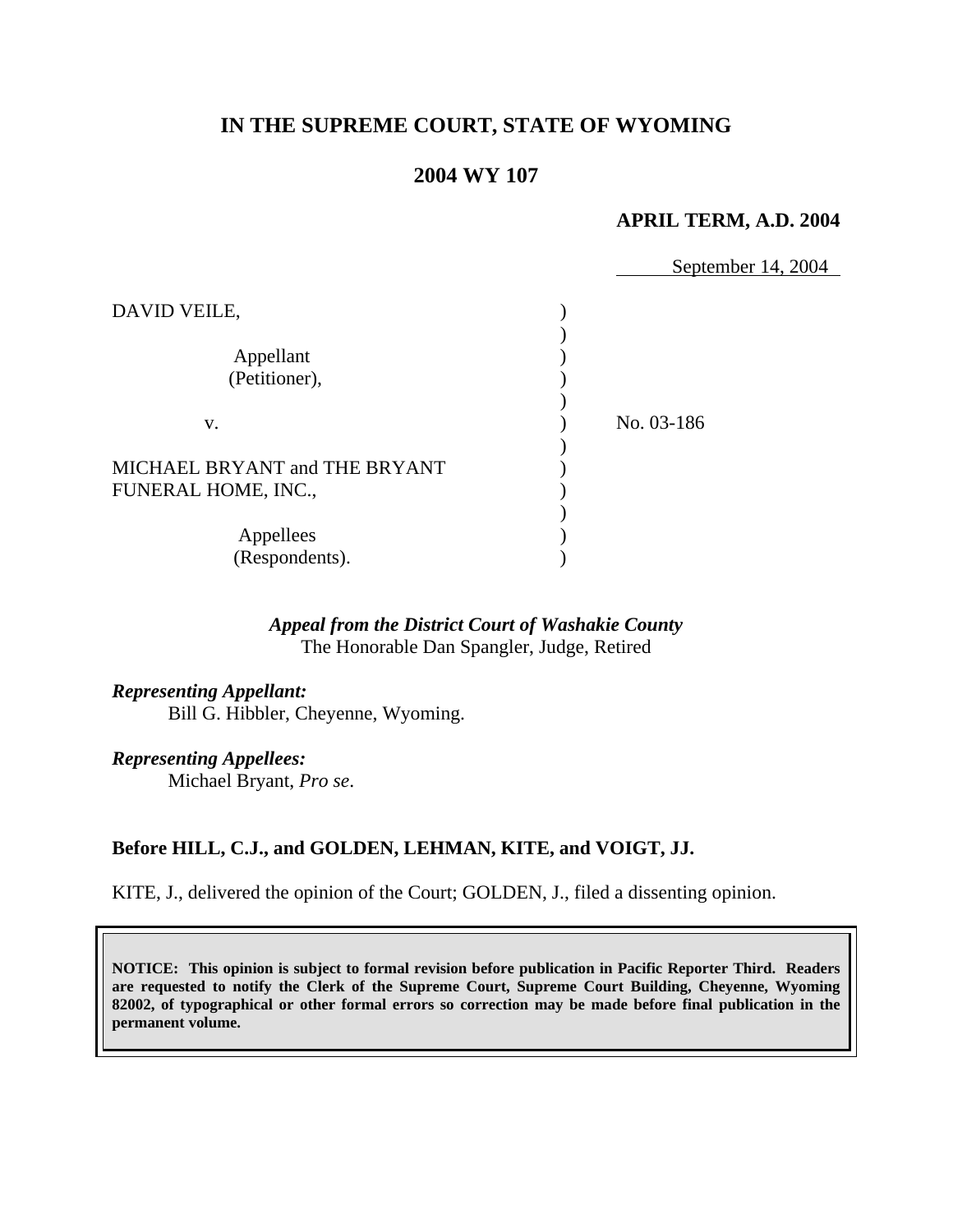KITE, Justice.

[¶1] David Veile filed with the Board of Embalmers (Board) a petition to revoke Michael Bryant's funeral license alleging Mr. Bryant violated certain statutes and regulations governing funeral home directors. After Mr. Veile presented his evidence at a hearing, the Board granted Mr. Bryant's motion for a directed verdict and Mr. Veile filed a petition for review with the district court. The district court denied the petition finding the Board's decision was not subject to review and Mr. Veile timely appealed to this Court. We reverse the district court's denial of the petition and find the Board's decision was subject to review and we affirm the Board's order.

### **ISSUES**

- [¶2] The issues presented by Mr. Veile are:
	- I. Whether the proceeding held before the Wyoming State Board of Embalming was a contested case, pursuant to the Wyoming Administrative Procedure Act, Wyo. Stat. §§16-3-101 et seq.?
	- II. Whether the decision entered by the Wyoming State Board of Embalming, pursuant to Wyo.R.Civ.P. 52(c), is arbitrary and capricious (Wyo. Stat. §16-3-  $114(c)(ii)(A))$ ?
	- III. Whether the action of the Wyoming State Board of Embalming requiring appellant Veile, a private citizen, to prosecute a professional licensing disciplinary case is contrary to law (Wyo. Stat.  $§16-3-114(c)(ii)(A)$ , (C) and/or  $(D)$ ?
	- IV. Whether the decision entered by the Wyoming State Board of Embalming violates Wyo. Stat. §16-3-110?
	- V. Whether the Wyoming State Board of Embalming is a necessary party to this appeal of its decision and action?
- [¶3] Mr. Bryant rephrases the issues as follows:
	- I. Whether the proceeding held before the Wyoming State Board of Embalming was a contested case proceeding pursuant to Wyo. Stat. §16-3-101 *et seq*.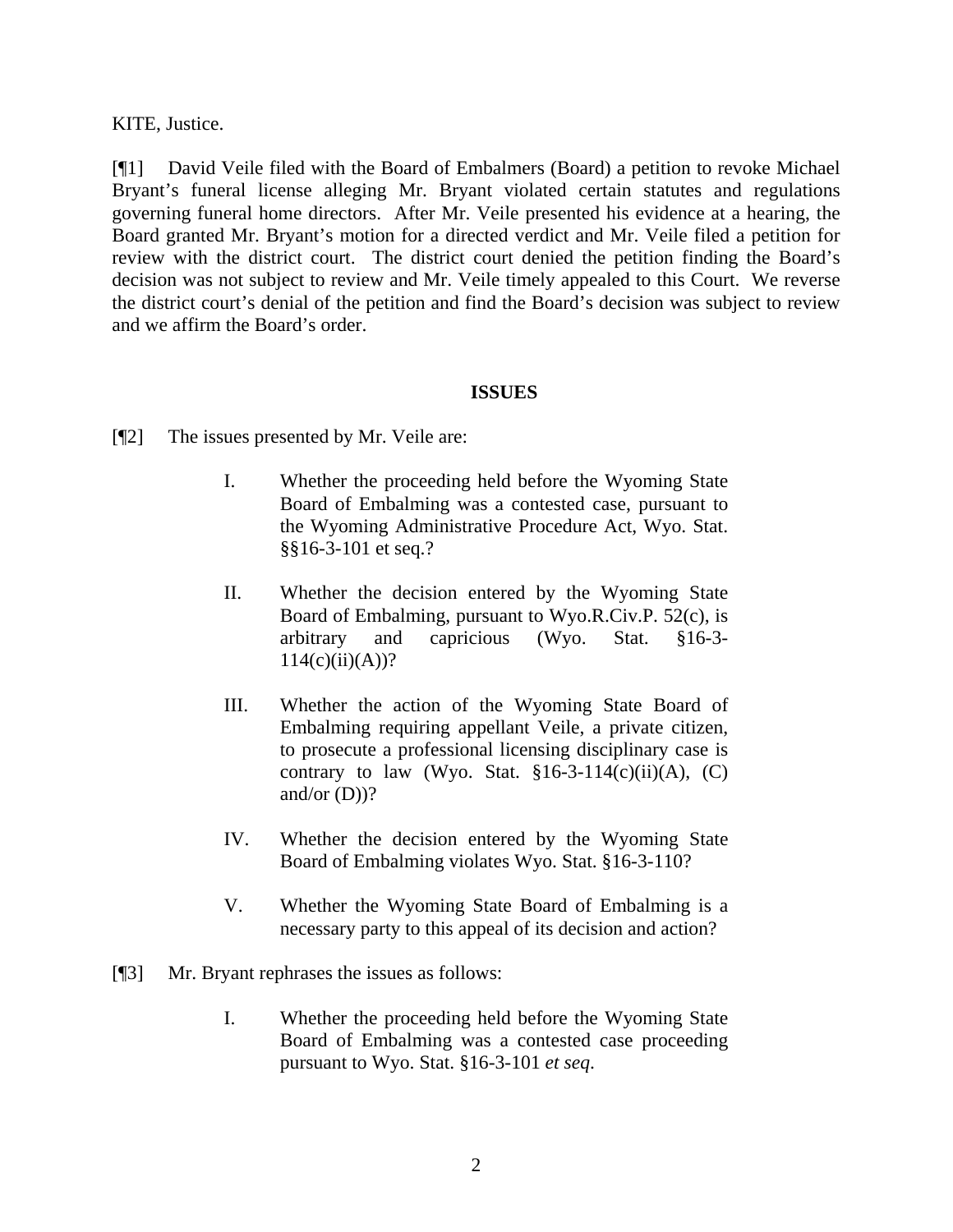- II. Whether the decision entered by the Wyoming State Board of Embalming was reasonable and rational based upon all the evidence before it.
- III. Whether the decision of the Wyoming State Board of Embalming violates Wyo. Stat. §16-3-110.
- IV. Whether Mr. Veile's decision to personally prosecute Michael Bryant and the Bryant Funeral Home, Inc., and the Wyoming State Board of Embalming's decision to allow the same, is an issue between Mr. Veile and the Wyoming State Board of Embalming, not Mr. Bryant or the Bryant Funeral Homes, Inc.

## **FACTS**

[¶4] Mr. Veile's family started Veile Mortuary in Worland, Wyoming in 1921. It was the only funeral home in Worland until Mr. Bryant opened Bryant Funeral Home, Inc. in 1995. In addition to owning his own funeral home, Mr. Bryant worked part-time as a deputy county coroner.

[¶5] In 1996, Mr. Veile filed a complaint with the Board against Mr. Bryant and Bryant Funeral Home alleging violations of Wyo. Stat. Ann. § 33-16-310 (a)(ii)(A), (C), (D), (E), (N), (O) and/or (R) (LexisNexis 2003). In compliance with its rules, the Board assigned the complaint to an investigative committee and, ultimately, closed the case for lack of evidence of any violation by Mr. Bryant. On February 4, 1998, Mr. Veile filed a complaint with the Board for revocation or suspension of Mr. Bryant's license alleging Mr. Bryant had capped, steered and/or solicited funeral business in violation of § 33-16-310. Mr. Veile also filed a petition for writ of mandamus with the district court seeking to compel the Board to proceed with disciplinary action on the underlying complaints against Mr. Bryant which the Board had previously dismissed. The district court held the mandamus action in abeyance as a result of a stipulated agreement that the Board would re-investigate the initial allegations using an investigator chosen by Mr. Veile. At its January 2000 board meeting, after the investigation had been completed, the committee was prepared to make a recommendation to the Board. However, Mr. Veile attended the meeting and requested a private meeting with the committee so that he could provide them with new evidence against Mr. Bryant. The committee heard the new evidence, but before it could act, Mr. Veile filed suit against Mr. Bryant in federal court.<sup>1</sup> The federal court granted summary judgment in favor of Mr. Bryant and the case before the Board essentially started over.

 $\overline{a}$ 

<sup>&</sup>lt;sup>1</sup> Mr. Veile brought the federal court action under 42 U.S.C. §1983, alleging the Washakie County Coroner, Gordon Martinson, and others, including Mr. Bryant, deprived Mr. Veile and Veile Mortuary of property and liberty interests without due process of law.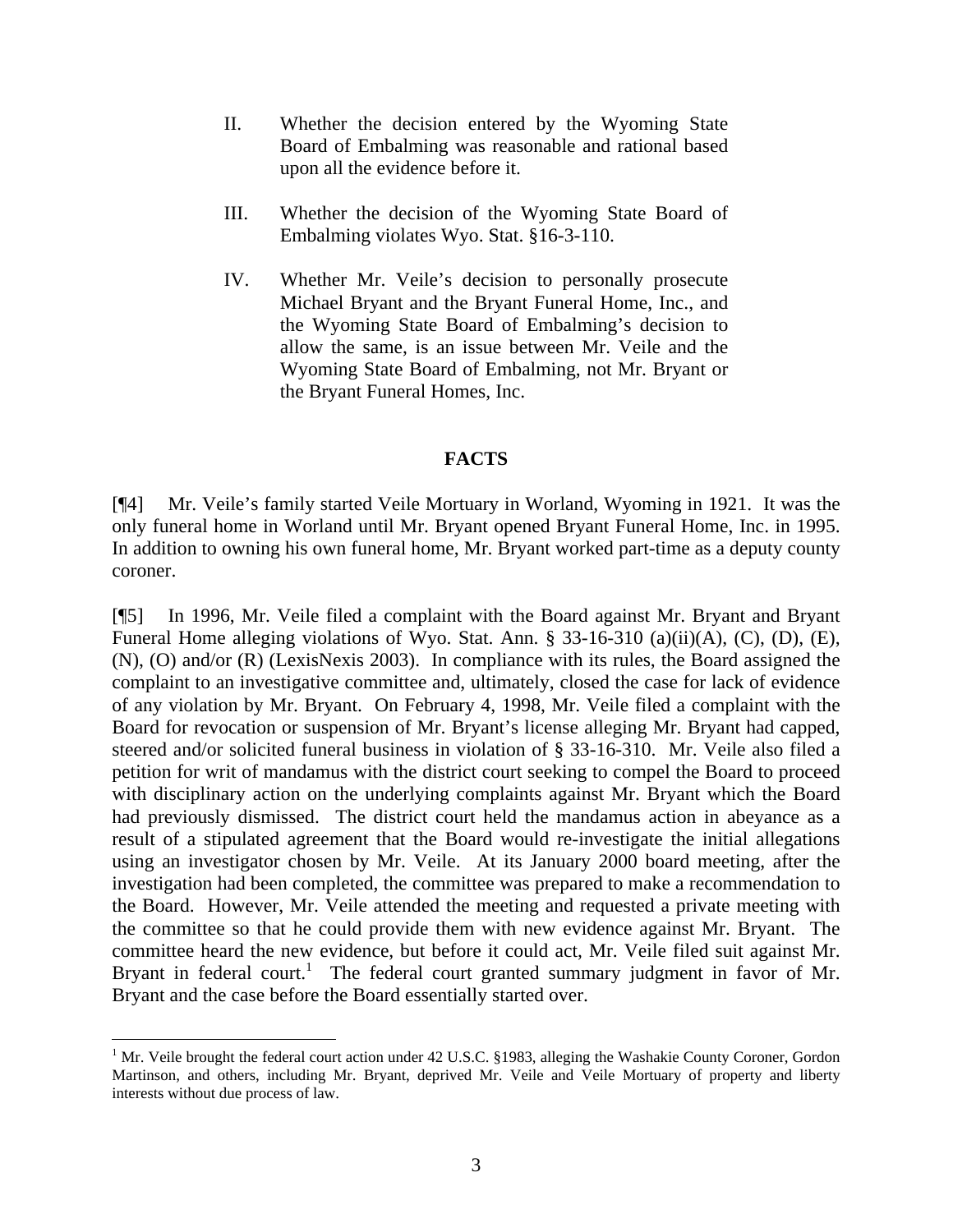[¶6] Mr. Veile filed a pleading entitled "Reassertion, Refiling and Supplement to Amended Petition for Revocation or Suspension of License and Complaint" on February 28,  $2000.<sup>2</sup>$  On August 2, 2000, the Board notified Mr. Bryant that Mr. Veile had refiled his complaint alleging the same charges he alleged in  $1998$ <sup>3</sup> Mr. Bryant responded to the Board stating he was in full compliance with the requirements of his embalming and funeral director licenses and that Mr. Veile's accusations were "false, malicious, groundless, and should be dismissed." Mr. Bryant also claimed the issues raised by Mr. Veile had been raised previously and were dismissed by the Board as groundless. The Board referred the matter to the Office of Administrative Hearings (OAH). On December 29, 2000, Mr. Veile filed an amended petition for revocation or suspension with OAH alleging twenty-one specific violations by Mr. Bryant.<sup>4</sup> Mr. Veile alleged Mr. Bryant capped, steered and/or

#### **33-16-310. Rules and regulations; inspection; employment of inspector; notice and hearing for suspension or revocation of license generally; prohibited conduct; leasing of caskets.**

(a) The Wyoming state board of embalming shall have powers to adopt and enforce reasonable rules and regulations relating to the business of funeral directing, to the sanitary condition of places where such business or practice is conducted, with particular regard to plumbing, sewage, ventilation and equipment, and generally to carry out the various provisions of this act in the protection of the peace, health, safety, welfare and morals of the public. Said board shall have the power to inspect the premises in which the business of funeral directing is conducted or where embalming is practiced, and for that purpose may employ a licensed embalmer of the state of Wyoming as an inspector and to aid in the enforcement of this act and rules adopted pursuant thereto, whose compensation and expenses shall be payable only out of the fees collected by the board. The board shall suspend or revoke licenses after hearing by said board and after ten (10) days notice to the licensee, upon such licensee being found guilty by said board of any of the following acts or omissions:

(ii) Unprofessional conduct which is hereby defined to include:

A) Misrepresentation or fraud in the conduct of the business or the profession of a funeral director;

. . .

 $\overline{a}$ 

C) Solicitation of human dead bodies by the licensee, his agents, assistants or employees, whether such solicitation occurs after death or while death is impending; provided, this shall not be deemed to prohibit general advertising;

<sup>&</sup>lt;sup>2</sup> Although the record does not contain these "other complaints" filed by Mr. Veile, we can infer from the record that the allegations in the "other complaints" were similar to those currently asserted.

<sup>&</sup>lt;sup>3</sup> The reasserted petition was filed with the Board on February 28, 2000, two days before the terms of several Board members expired, which left the Board without a quorum for action. On August 16, 2000, after the Board vacancies were filled, the Board had a quorum and set the matter for hearing.

<sup>&</sup>lt;sup>4</sup> Specifically, Mr. Veile alleged Mr. Bryant violated § 33-16-310(a)(ii)(A), (C), (D), (E), (N), (O), (Q) and/or (R). That statute states, in pertinent part:

<sup>(</sup>D) Employment by the licensee of persons known as "cappers" or "steerers" or "solicitors", or other persons to obtain funeral directing or embalming business;

<sup>(</sup>E) Employment directly or indirectly of any apprentice agent, assistant, embalmer, employee, or other persons, on part or full time, or on commission, for the purpose of calling upon individuals or institutions by whose influence dead human bodies may be turned over to a particular funeral director or embalmer *i* 

<sup>. . .</sup>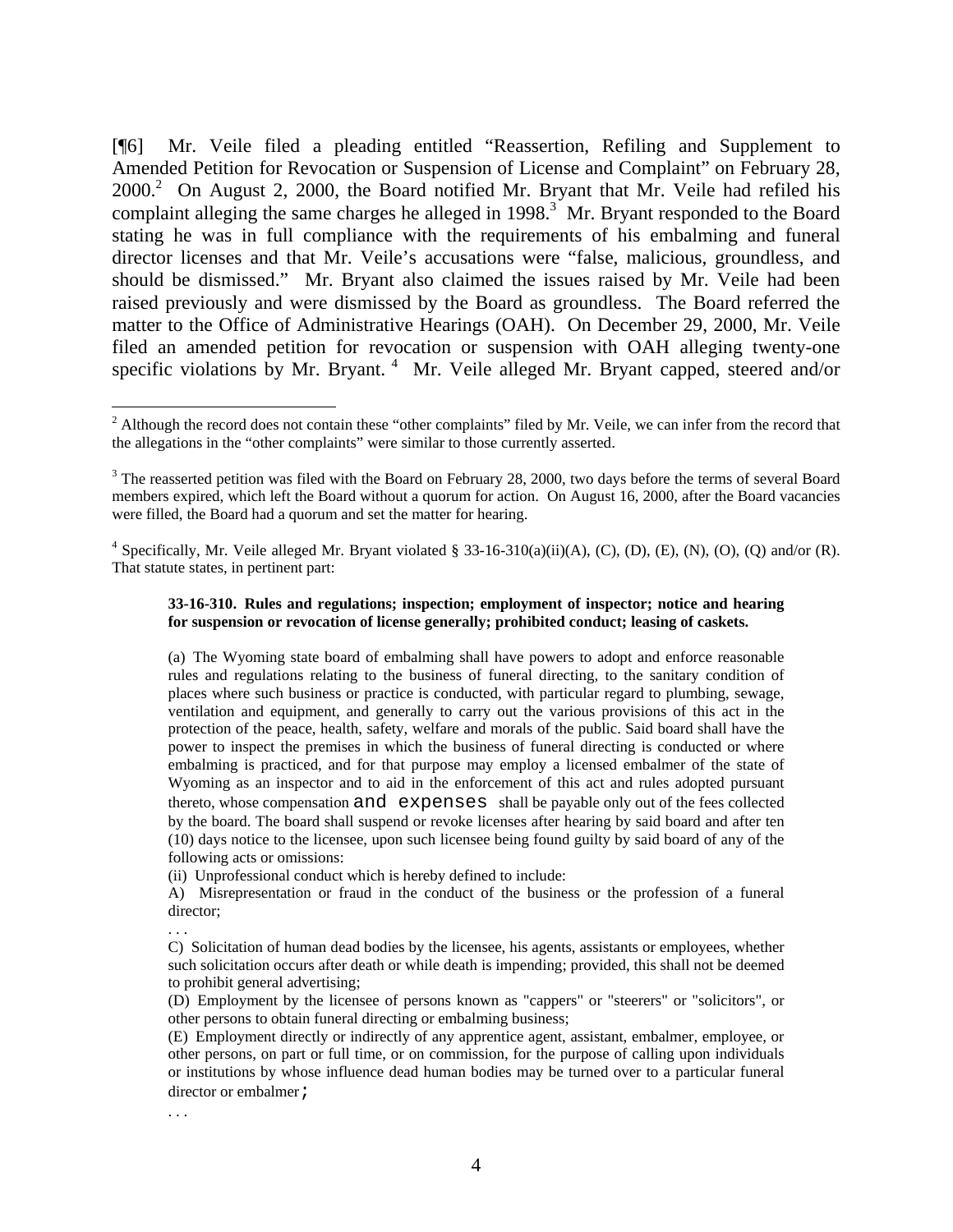solicited funeral business, and overcharged his customers contrary to his general price list, which is required by the Federal Trade Commission (FTC) rules.<sup>5</sup> The FTC rules require that providers of funeral goods and services provide customers with an itemized list of prices for described services to enable consumers to select and purchase only the goods and services they want, except for those required by law. Chapter 3, Sec. 7 of the Board's rules incorporates the FTC rules.

[¶7] After Mr. Veile filed his amended petition with OAH, the hearing examiner set the matter for hearing. Prior to the hearing, Mr. Bryant filed a motion for summary judgment, which was granted by the hearing examiner. Mr. Veile filed a petition for review with the district court, which certified the case to this Court. On November 20, 2001, this Court issued an order dismissing Mr. Veile's appeal for failure to exhaust administrative remedies because the Board had not acted on the OAH recommendation to grant the summary judgment motion and remanded the matter back to the district court with instructions to remand it to the Board. Upon remand, the Board issued an order rejecting OAH's recommendation for summary judgment and again set the matter for hearing.

[¶8] OAH held a hearing on February 4, 5 and 6, 2002, which three of the five Board members attended. At the close of Mr. Veile's evidence, the Board granted Mr. Bryant's motion for a directed verdict finding Mr. Veile failed to provide sufficient evidence to support his allegations. Mr. Veile filed a petition for review with the district court, as well as a motion to join the Board as a party, and an appeal pursuant to Wyo. Stat. Ann. § 33-16-312 (LexisNexis 2003) requesting a trial de novo. $6\degree$  The district court denied the petition for review finding that Wyo. Stat. Ann. § 33-16-311 (LexisNexis 2003) permitted Mr. Veile to initiate a petition to revoke a license, but did not authorize him to prosecute the claim. The

(0) Violation of any state law or municipal or county ordinance or regulation affecting the handling, custody, care or transportation of dead human bodies;

(Q) Refusing to promptly surrender the custody of a dead human body, upon the express order of the person lawfully entitled to the custody thereof.

(R) Taking undue advantage of his patrons or being guilty of fraud or misrepresentation in the sale of merchandise to his patrons.

<sup>5</sup> 16 C.F.R. § 435.2(4) (2003) states:

. . .

*General price list*. (i)(A) Give a printed or typewritten price list for retention to persons who inquire in person about the funeral goods, funeral services or prices of funeral goods or services offered by the funeral provider. The funeral provider must give the list upon beginning discussion of any of the following:

(1) The prices of funeral goods or services;

(2) The overall type of funeral service or disposition; or

(3) Specific funeral goods or funeral services offered by the funeral provider.

 <sup>(</sup>N) Violation of any of the provisions of this act [§§ 33-16-301 through 33-16-317]'

<sup>&</sup>lt;sup>6</sup> Although the record does not include the actual order denying the appeal and request for trial de novo, it indicates an "Order Dismissing Petitioner's Appeal and Request for Trial De Novo" was served on the parties. Mr. Veile did not challenge the denial of his request for a trial de novo, thus, we will not address that issue.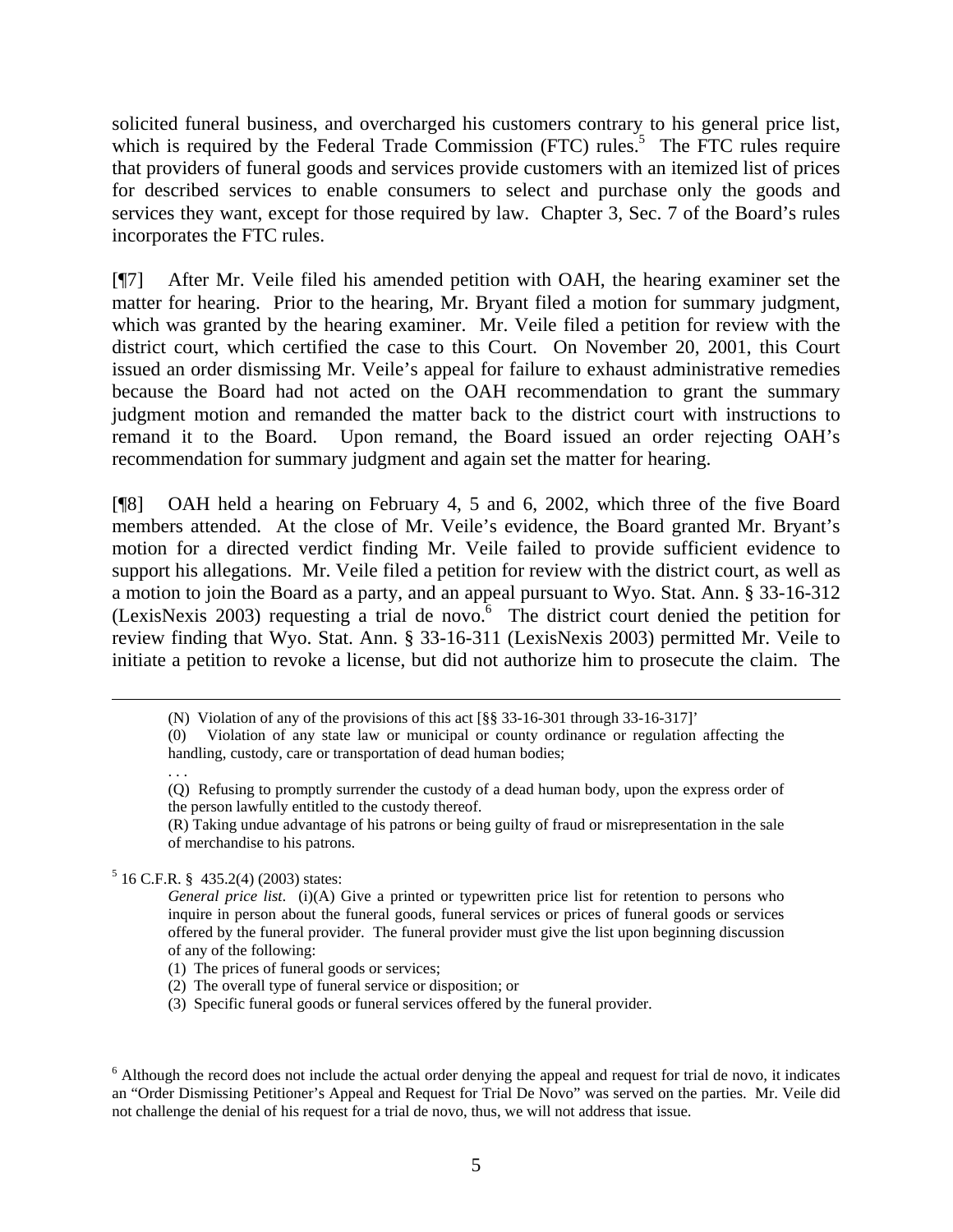court held that when the Board receives a petition to revoke/suspend, it is obligated only to determine if there is a sufficient basis to prosecute and, therefore, the hearing was not a contested case. The court characterized the hearing as an investigation after which the Board determined there was not a sufficient basis to prosecute Mr. Veile's claims. The court also denied Mr. Veile's motion to join the Board as a party. This appeal followed.

#### **STANDARD OF REVIEW**

[¶9] We recently restated our standard of review for agency decisions in *State ex rel. Department of Transportation v. Legarda*, 2003 WY 130, ¶¶ 9-10, 77 P.3d 708, ¶¶ 9-10 (Wyo. 2003).

> Our review is governed by Wyo. Stat. Ann. § 16-3- 114(c) (LexisNexis 2003), which provides:

> (c) To the extent necessary to make a decision and when presented, the reviewing court shall decide all relevant questions of law, interpret constitutional and statutory provisions, and determine the meaning or applicability of the terms of an agency action. In making the following determinations, the court shall review the whole record or those parts of it cited by a party and due account shall be taken of the rule of prejudicial error. The reviewing court shall:

. . .

(ii) Hold unlawful and set aside agency action, findings and conclusions found to be:

(A) Arbitrary, capricious, an abuse of discretion, or otherwise not in accordance with law;

(E) Unsupported by substantial evidence in a case reviewed on the record of an agency hearing provided by statute.

We do not afford any special deference to the district court's decision when we review a matter initiated before an administrative agency. Rather, this court reviews the case as if it came directly from the administrative agency. Our review must focus on the evidence and consider the reasonableness of the agency's exercise of judgment while determining if the agency committed any errors of law. If the agency committed any errors of law, this court must correct them.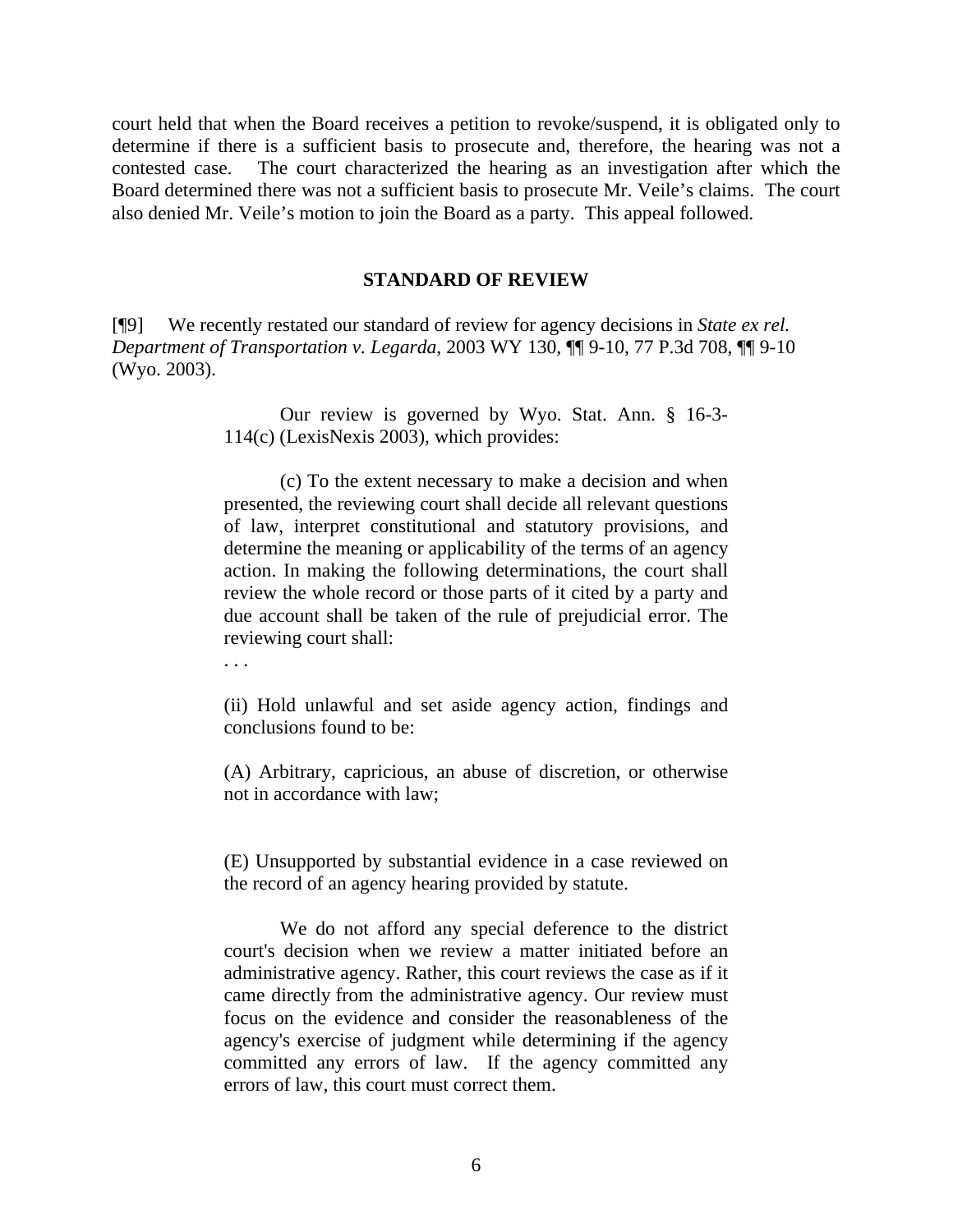We have further stated:

When an agency decides that the party charged with the burden of proof has failed to meet that burden, the case is reviewed under the "arbitrary, capricious, an abuse of discretion or otherwise not in accordance with law" language of WYO. STAT. § 16-3-114(c)(ii) (1990).

*Newman v. State ex rel. Workers' Safety & Comp. Div.,* 2002 WY 91, ¶ 12, 49 P.3d 163, ¶ 12 (Wyo. 2002) (citations omitted).*See also City of Casper v. Utech*, 895 P.2d 449, 452 (Wyo. 1995).

[¶10] The arbitrary or capricious test requires the reviewing court to determine whether the agency reasonably could have made its findings and order based upon all the evidence before it. *Newman*, ¶ 19. Although this case presents a slightly unique scenario in that the Board entered a directed verdict after Mr. Veile presented his evidence, that distinction does not require departure from the standard of review applicable when only one party presents evidence. *See Walsh v. Holly Sugar Corp.,* 931 P.2d 241 (Wyo. 1997) (affirmed on other grounds) (on appeal, the arbitrary and capricious standard of review applied to an appeal of an administrative hearing examiner's decision to grant a W.R.C.P. 52(c) motion).

[¶11] Both parties suggest the appropriate standard of review should include affording Mr. Veile all favorable and reasonable inferences in addition to the arbitrary and capricious standard relying on *Mountain View/Evergreen Improvement & Service District v. Casper Concrete Co.*, 912 P.2d 529, 531 (Wyo. 1996) and *Kaiser v. Farnsworth Drilling Co., Inc.*, 851 P.2d 1292, 1295 (Wyo. 1993). However, those cases involve review of judicial action, not administrative action. When reviewing the Board's application of Rule 52(c), we look to see whether in doing so it acted reasonably, and not arbitrarily or capriciously. Rule 52(c) provides that in a trial without a jury, a court may rule against a party after fully hearing that party's evidence and the party against whom such a judgment is considered "shall be entitled to no special inference." Mr. Veile was entitled to no special inferences by the Board, and we review the Board's decision pursuant to the Wyoming Administrative Procedures Act. The standard of review we apply to a court's decision under Rule 52(c) is not applicable to an agency's decision under that rule.

### **DISCUSSION**

## *Contested Case*

[¶12] The district court denied Mr. Veile's petition for review, in part, because it concluded the proceedings that took place before the Board did not constitute a contested case hearing. "The proceedings can best be characterized as an investigation after which the [Board] determined that there was not a sufficient basis to prosecute Petitioner's claims.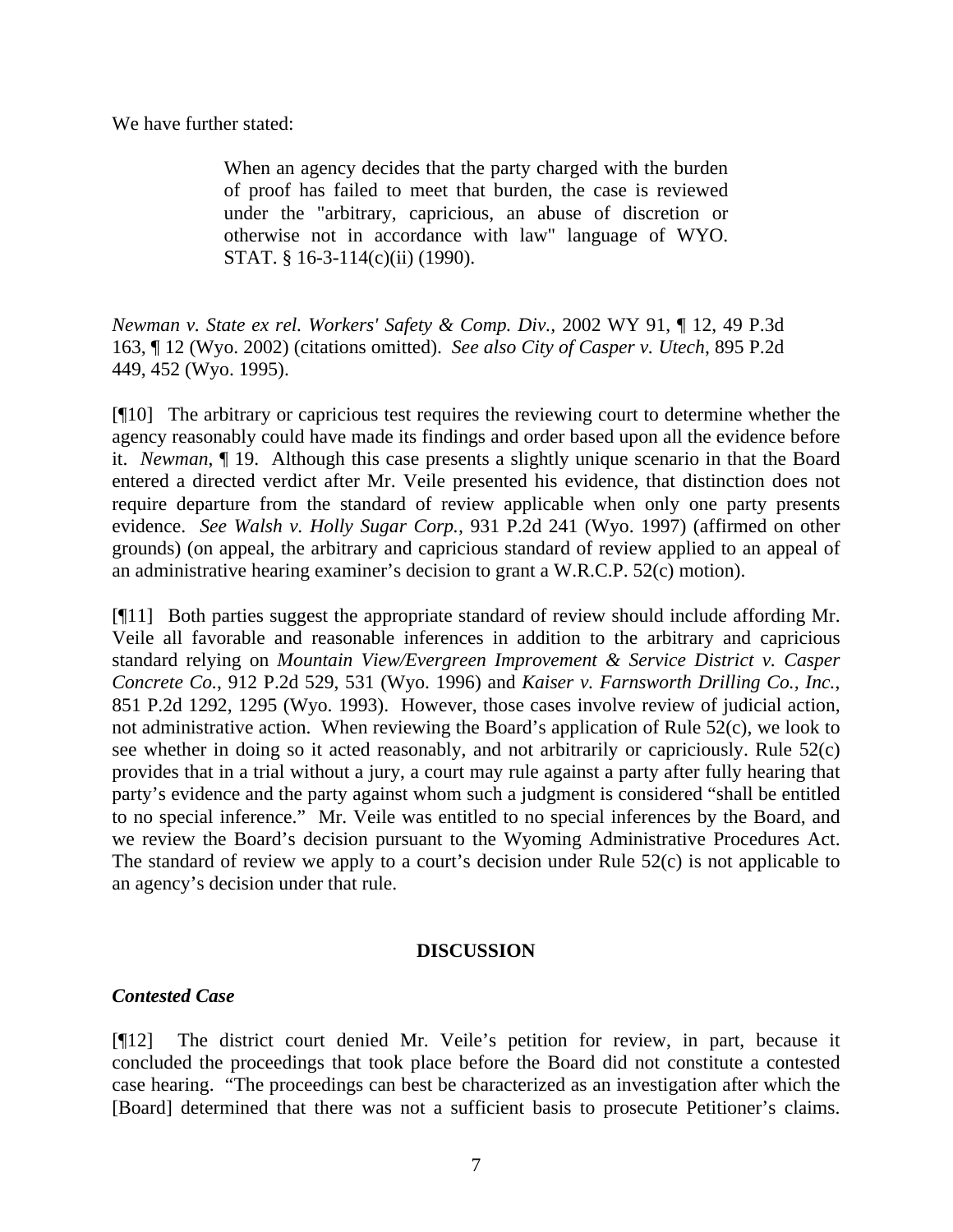Thus, the decision of the [Board] in this matter is not a decision which is subject to court review." However, the parties agree the matter was indeed a contested case subject to review by the district court. For the reasons explained below, we agree.

[¶13] A contested case is defined by Wyo. Stat. Ann. § 16-3-101(b)(ii) (LexisNexis 2001) as a proceeding including, but not restricted to, ratemaking, price fixing and licensing, in which legal rights, duties or privileges of a party are required by law to be determined by an agency after an opportunity for hearing. The term "hearing" means a "trial type hearing." *Id.* Mr. Veile filed a petition to revoke or suspend Mr. Bryant's license in accordance with § 33-16-311, which requires a hearing. That statute states in pertinent part:

> A petition for the revocation or suspension of a license may be filed by the attorney general or by the county attorney of the county in which the licensee resides or has practiced, *or by any citizen residing in this state.* Said petition shall be filed with the Wyoming state board of embalming and shall be entitled, "In the Matter of the Revocation (or Suspension) of the License of (name of licensee) to Practice Funeral Directing", and shall state the charges against the licensee with reasonable definiteness. Upon the presentation of the petition to said board, the board *shall* make an order *fixing a time and place of hearing* thereon which shall not be less than ten (10) days nor more than thirty (30) days thereafter. Notice of filing of such petition and the time and place of hearing shall be served upon the licensee at least ten (10) days before said hearing. Said notice may be served by any sheriff or constable or by any person especially appointed by the board. Order of revocation or suspension of licenses shall be entered of record and the name of said licensee stricken from the roster of licentiates and the licensee may not engage in the practice of funeral directing after revocation of license or during the time for which it is suspended.

*Id.* (emphasis added).

[¶14] Consistent with the statute, the Board held a hearing on Mr. Veile's petition and conducted it as a contested case. All parties, including the hearing examiner, treated the hearing as a contested case, and the Board's final decision states that the hearing was conducted pursuant to the Wyoming Administrative Procedures Act. We hold the proceeding was a contested case and reverse the district court's finding to the contrary.

## *Arbitrary and Capricious*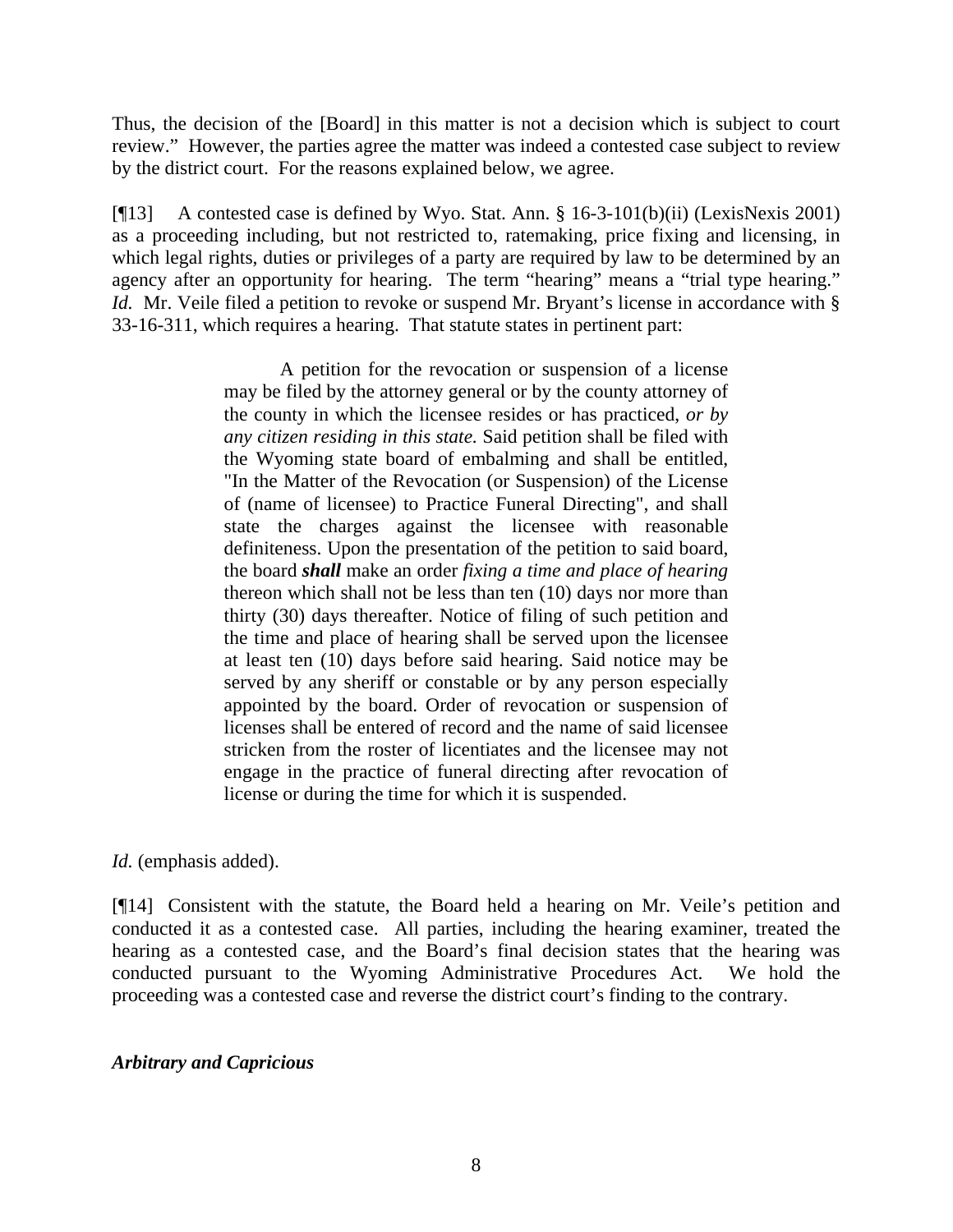[¶15] As the primary ground for his appeal, Mr. Veile contends the Board's decision that he did not meet his burden of proof was arbitrary and capricious. However, a careful review of the transcript of the hearing demonstrates Mr. Veile failed to present evidence to support his claims that Mr. Bryant violated any statutory or regulatory requirements. Although he offered twelve witnesses who testified over three days, that evidence did not support Mr. Veile's allegations of capping, steering and/or soliciting funeral business, or misrepresentation, in violation of  $\S$  33-16-310(a)(ii). For many of the allegations he presented no evidence, and for those allegations for which he did present evidence, it simply did not show Mr. Bryant acted improperly. For example:

- 1. Mr. Veile alleged Mr. Bryant/Bryant Funeral Home "did cap and/or attempt to steer funeral business in the handling of the body of Robert Bell." As part of his duties as deputy county coroner, Mr. Bryant was called to the scene of James Bell's son Robert's death, together with the Worland police and Washakie County Coroner, Mr. Martinson. Mr. Bell clearly stated he wanted Mr. Veile to take care of his son's funeral arrangements. However, because an autopsy was to be performed in Billings to determine the cause of death, Mr. Veile was not authorized to pick up the body at that time. Instead, Mr. Bryant took the body to Billings to be autopsied. Mr. Bell admitted he was uncomfortable stating in front of Mr. Bryant that he wanted Mr. Veile to take care of his son's body, rather than Mr. Bryant. "Well, I just don't feel comfortable making those decisions with someone in the same profession already being on the scene." According to Mr. Bell, at no time did anyone say "You must have Mr. Bryant [as your funeral director]," or "We want you to have Mr. Bryant [as your funeral director]." Mr. Bell stated, "I do not have an ax to grind with Mr. Bryant" and while he did feel pressured because of Mr. Bryant's presence, he understood Mr. Bryant was there to pick up the body in his capacity as deputy county coroner. Mr. Bryant was required to be present under the circumstances and there is no evidence he acted improperly. Mr. Bryant did not handle the funeral, Mr. Veile did.
- 2. Mr. Veile alleged that Bryant Funeral Home "did solicit, attempt to cap, and/or steer funeral business in the handling of the body of Howard R. Steele through Carmeen Sova." Carmeen Sova, Mr. Bryant's mother-in-law and part-time employee, was a longtime friend and neighbor to Howard "Bud" Steele. Ms. Sova cleaned Mr. Steele's house for him every two weeks, and generally looked after him. After Mr. Steele's daughter, Peggy Mangus, found her father dead in his home, she called an ambulance and the Worland police arrived at the scene. Ms. Sova, who lived three houses down from Mr. Steele, came over to Mr. Steele's house. With Ms. Sova present, Ms. Mangus indicated to the authorities that the family wanted Mr. Veile's mortuary to take care of the funeral arrangements. Ms. Mangus stated: "It was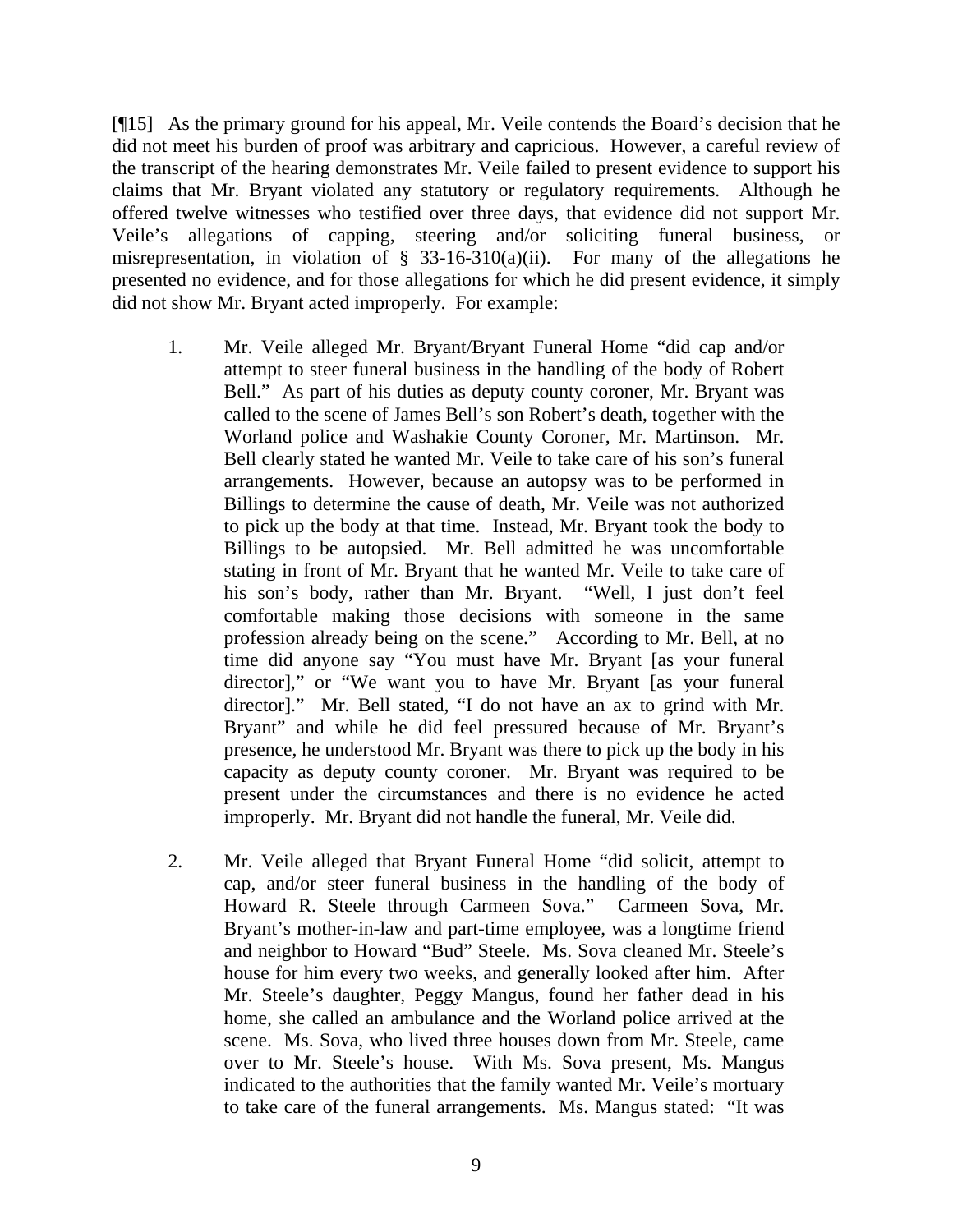an easy decision because I knew that's who Dad wanted, but it did make me uncomfortable that he asked in front of Carmeen." However, Ms. Mangus also stated there was nothing that led her to believe that Ms. Sova was at Mr. Steele's house for an impure or ulterior motive, but was there as a friend and neighbor. As Ms. Mangus requested, Mr. Veile handled Mr. Steele's funeral arrangements. Again, Mr. Veile presented no evidence of improper conduct by Mr. Bryant or his mother-in-law.

3. In eleven of the allegations, Mr. Veile alleged that Mr. Bryant billed customers in excess of the amounts set forth in his general price list which, Mr. Veile contended, violated § 33-16-310(a)(2)(A), which prohibits misrepresentation or fraud in the conduct of the business or the profession of a funeral director. Mr. Veile alleged Mr. Bryant overcharged families for mileage in transporting bodies, overcharged for state sales tax, and double billed families for the same funeral services (such as removal of bodies and embalming).

Mr. Bryant testified regarding Mr. Veile's allegations of not providing families with a statement of goods and services as required by Board and FTC rules. The statement of goods and services is an itemized list of the goods and services the consumer selects from the general price list.<sup>7</sup> Mr. Veile alleged Mr. Bryant only provided families with invoices and not statements of goods and services, contrary to FTC regulations. However, Mr. Bryant testified that he did provide families with a statement of goods and services and no testimony was presented to the contrary.

As to the allegations of overcharging families, Mr. Bryant testified and adequately explained that his mileage charges differed when he acted as a deputy county coroner rather than a private funeral home director. Mr. Bryant also testified he did not double bill families. In fact, during his testimony, it was discovered that he actually undercharged the family whom Mr. Veile accused him of double billing.

 7 16 C.F.R. § 453.3(5) (2003) states:

*Statement of funeral goods and services selected.* (i) Give an itemized written statement for retention to each person who arranges a funeral or other disposition of human remains, at the conclusion of the discussion of arrangements. The statement must list at least the following information:

<sup>(</sup>A) The funeral goods and funeral services selected by that person and the prices to be paid for each of them;

<sup>(</sup>B) Specifically itemized cash advance items. (These prices must be given to the extent then known or reasonably ascertainable. If the prices are not known or reasonably ascertainable, a good faith estimate shall be given and a written statement of the actual charges shall be provided before the final bill is paid; and

 <sup>(</sup>C) The total cost of the goods and serviced selected.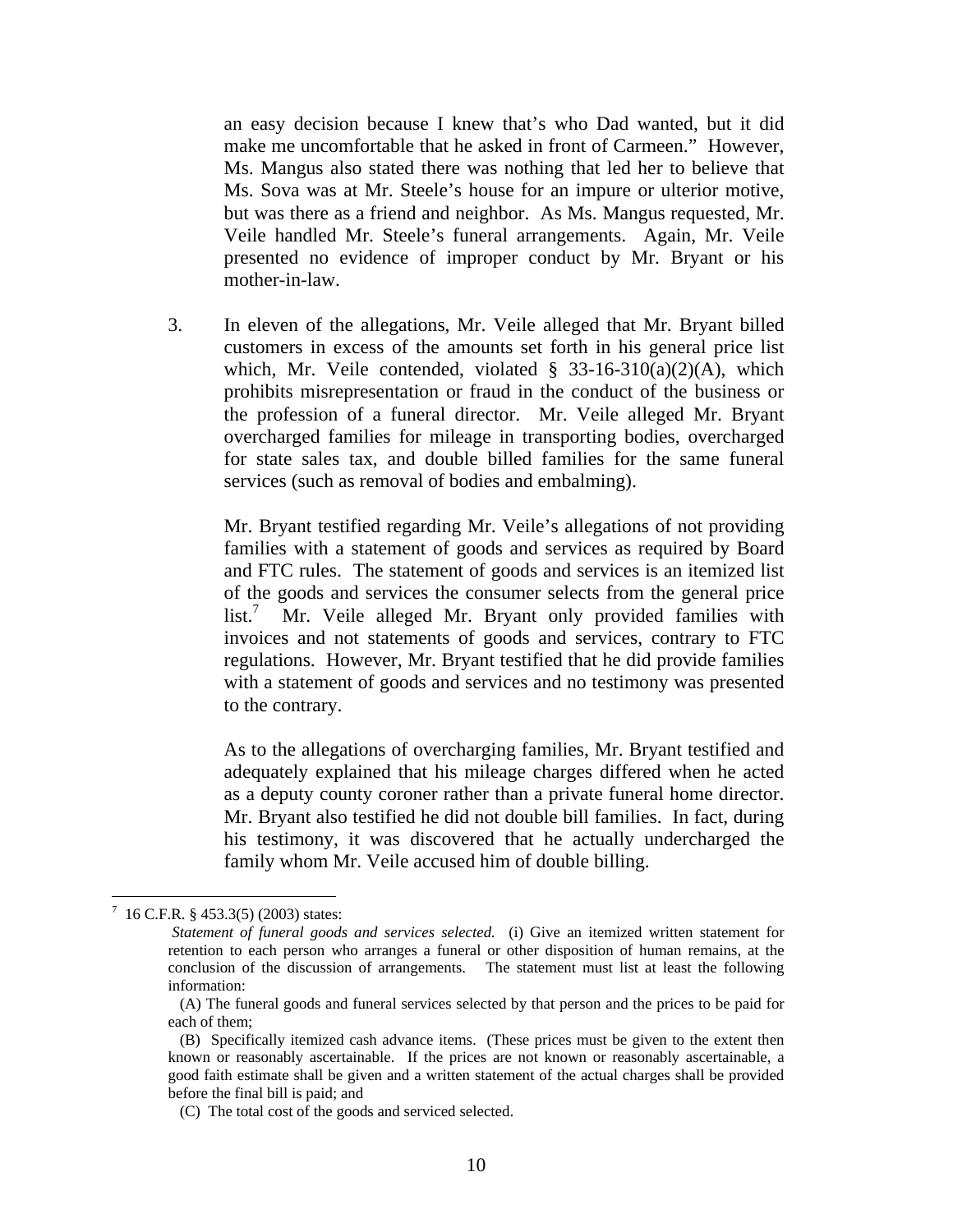Regarding the sales tax allegations, Mr. Robert Tomkins, manager of the taxpayer services section for the Wyoming Department of Revenue Excise Tax Division, who audited Bryant Funeral Home, testified that under the applicable statute, the way Mr. Bryant accounted for sales taxes on his services was perfectly legitimate. Mr. Tompkins also acknowledged that the Department of Revenue had no problem with Mr. Bryant's business practices and had seen no reason to file charges against Mr. Bryant.

- 4. Mr. Veile alleged that Mr. Bryant, while acting as deputy county coroner, failed to provide families with a choice of funeral homes. However, the evidence did not support that allegation. Mr. Martinson, the Washakie County Coroner, testified as to Mr. Bryant's practices as a deputy county coroner. He testified that Mr. Bryant "stays in the background" so that he does not influence the family's decision as to which funeral home they want to use.
- 5. Mr. Gary Adams, Mr. Veile's investigator, testified regarding four of the situations in which Mr. Veile alleged Mr. Bryant solicited, capped, and/or steered funeral business from various families by failing to inform them that they had a choice of funeral homes. Mr. Adams interviewed the family members involved asking them two questions: "Were you offered a choice of funeral homes" and "Were you aware there were two funeral homes in Worland?" The interviewees all replied they were either not offered a choice, or did not remember being offered a choice, nor were they aware there was more than one funeral home in Worland. However, Mr. Adams also indicated that the interviewees said things like, "It was a long time ago," or "It was a difficult situation," and "I don't remember a lot of things," and "That was a really tough, stressful time." Mr. Adams stated that at no time did he get the impression that it was suggested to any interviewee that they had to use the Bryant Funeral Home. Even Mr. Veile's own investigator was unable to find any evidence of improper action by Mr. Bryant.
- 6. Mr. Veile called Mr. Ed Robinson as an expert witness to support his claims that violations had occurred. However, the record shows Mr. Robinson did not testify violations had actually occurred, but speculated they may have. On direct examination, Mr. Robinson testified, based on depositions and Gary Adams' report, that it "*may appear*" Mr. Bryant was capping the body of James Doty, that Mr. Bryant "*might have*" controlled the situation involving the body of Charles Cabarett, and that Stan Tims "*may have* steered business in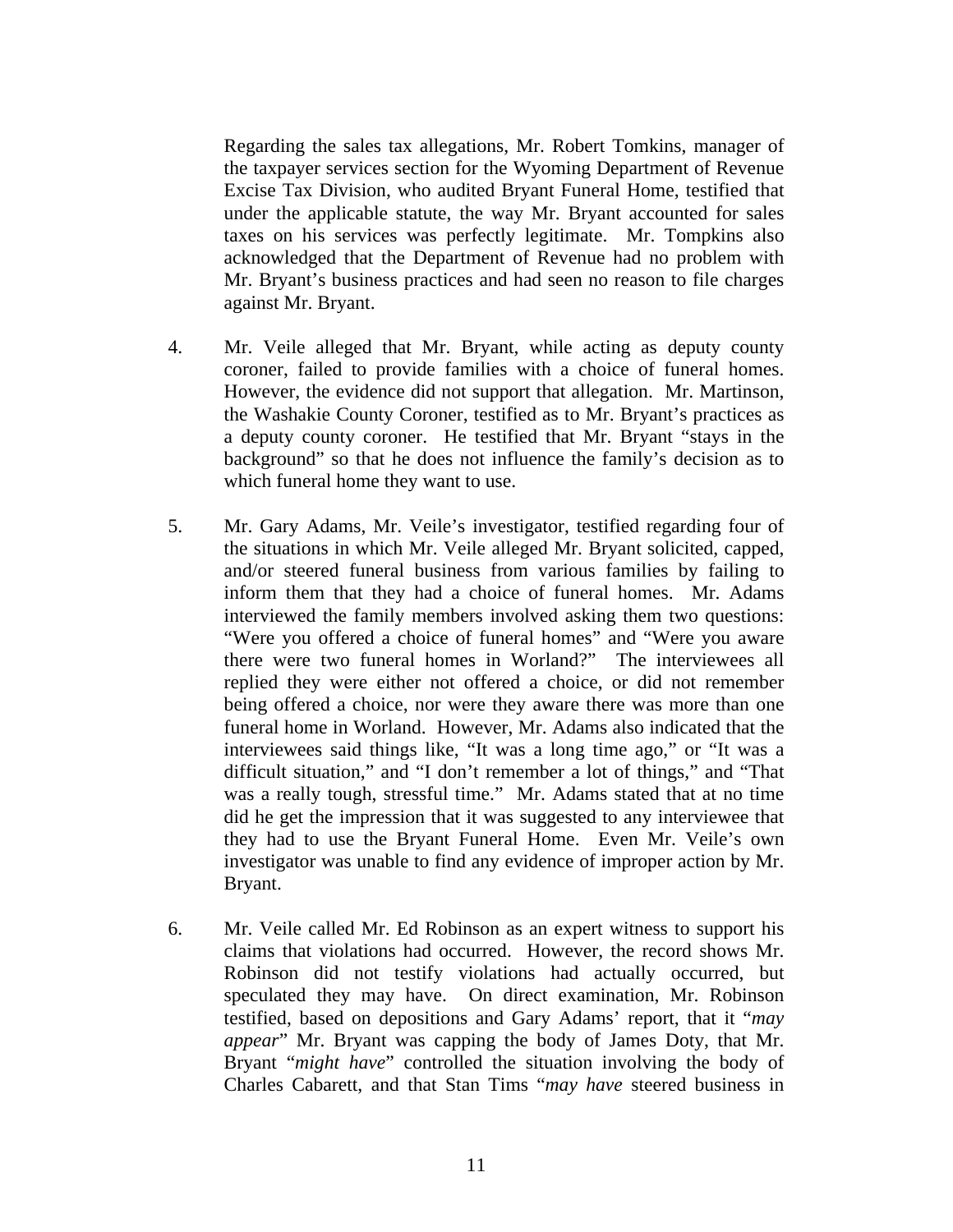[Mr. Bryant's] direction," but admitted there was a possibility he did not.

7. Mr. Robinson also testified regarding Mr. Veile's allegations of Mr. Bryant's misrepresentation of the cost of funeral services to his customers. After being presented with funeral *invoices* from the Bryant Funeral Home, Mr. Robinson testified that the post-funeral invoice charges did not match Mr. Bryant's general price list, in effect suggesting Mr. Bryant had misrepresented the cost of his services and violated FTC and Board rules. However, during cross-examination, Mr. Robinson admitted no violation occurred, because the rules require specific information on *statements of goods and services*, not on *invoices* and Mr. Robinson had reviewed invoices and not statements of goods and services. Mr. Robinson's testimony failed to support Mr. Veile's claim that Mr. Bryant had violated any statute or rule.

[¶16] After a review of the entire record before us, we hold the Board's decision that Mr. Veile failed to meet his burden of proof was reasonable and shows no indication of arbitrariness or capriciousness. Even if we apply the standard of review applicable to judicial action, giving Mr. Veile all favorable inferences, we reach the same result. The most this record reflects is some funeral home customers might have felt uncomfortable with Mr. Bryant's presence in his capacity of deputy county coroner. However, each of the situations lacked evidence that Mr. Bryant acted improperly. The record also reflects Mr. Bryant's practice regarding billing was appropriate.

## *Costs and Fees*

[¶17] Mr. Veile argues the Board violated its own rules by refusing to participate in the contested case regarding Mr. Bryant's license, causing Mr. Veile to incur certain expenses for which he claims he should be reimbursed. We conclude the Board acted properly and no authority exists to provide Mr. Veile reimbursement for the expenses he incurred in prosecuting his complaints.

[¶18] Section 33-16-311 states:

A petition for the revocation or suspension of a license may be filed by the attorney general or by the county attorney of the county in which the licensee resides or has practiced, or by *any citizen* residing in this state.

The statute mandates that, after receiving a petition for the revocation or suspension of a license, the Board "shall make an order fixing a time and place of hearing." Thus, the Board followed the statute and set the matter for hearing based solely on Mr. Veile's petition. However, Mr. Veile asserts that because the Board sent a document entitled "Notice and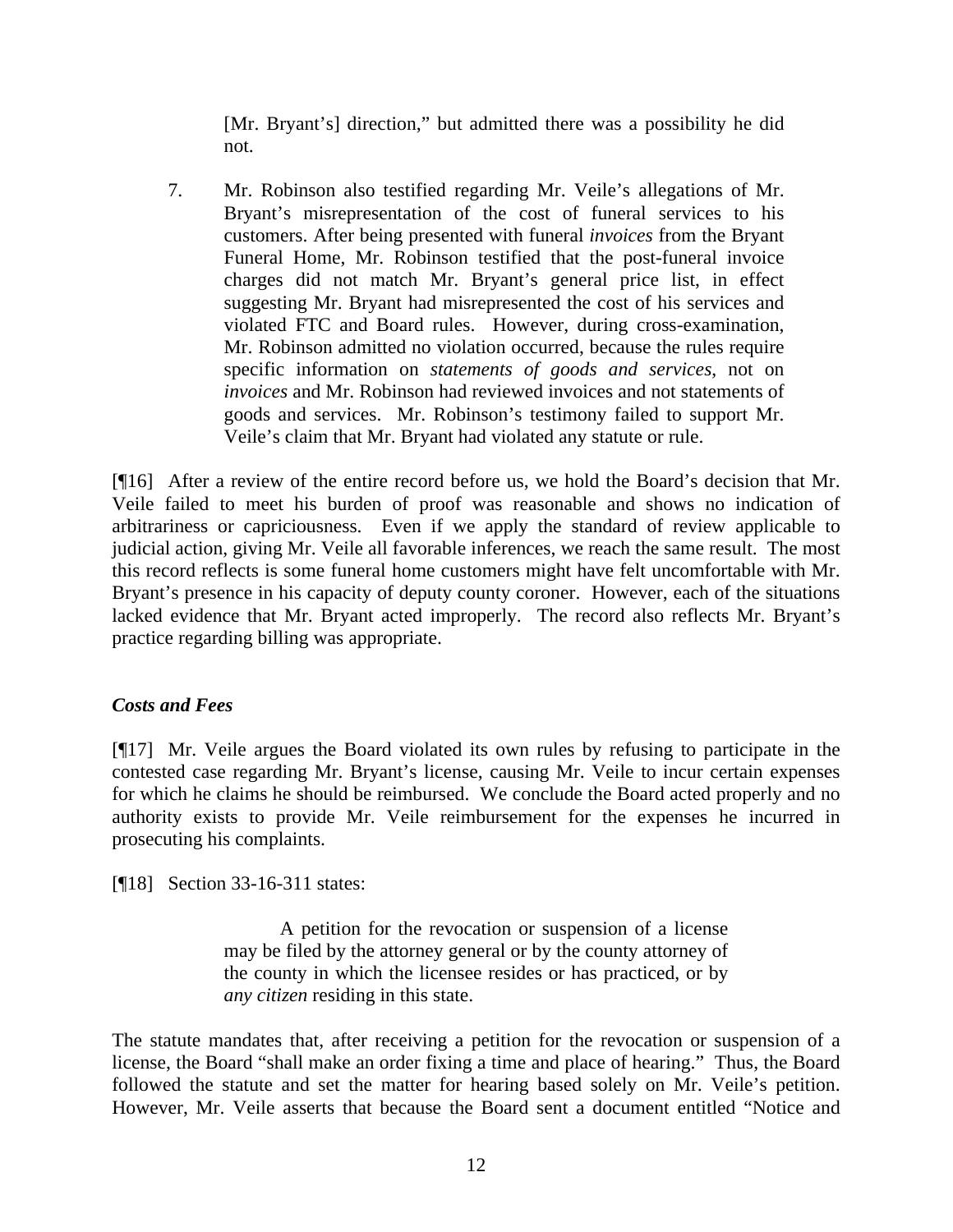Complaint" to Mr. Bryant, the Board was somehow proceeding pursuant to Chapter 11, § 3(b)(i) of the Board's rules which sets forth a process for handling *complaints,* and therefore, the Board should have prosecuted the case according to that provision of the Board's rules which states:

> A committee of two (2) Board members, appointed on a rotating basis by the president of the Board, shall review each complaint and where necessary, direct further investigation.

. . .

(b) Following review and investigation of a complaint, the committee may take any appropriate action, including but not necessarily limited to the following:

(i) Forward the complaint filed by a complainant to the Board for formal disciplinary proceedings.

However, the rules do not address how the Board is to proceed when "any person" files a petition for revocation or suspension of license pursuant to the statute. The "Notice and Complaint" sent by the Board was simply notice to Mr. Bryant as required by § 33-16-311, not a complaint filed on behalf of the Board. In fact, the record indicates the Board did not draft, mail or serve the document. A letter from Mr. Veile's attorney stated:

> Please find enclosed the original Notice and Complaint to be served upon Mike Bryant via the Sheriff of Washakie County. Would you please have an appropriate agent or member of the Board sign this, forward it for service and request a return of service for filing?

> I am providing this to you directly so that there is no confusion of its whereabouts.

Correspondence from the Board recognizes the purpose of the document is only that of notice: "This letter is to place you on notice."

[¶19] The Board had received, considered and dismissed Mr. Veile's prior complaints regarding Mr. Bryant. In a letter to Mr. Veile dated September 20, 1996, the Board stated:

> Based on the evidence submitted in the complete report, the recommendation to the Board was to dismiss all complaints filed by you for lack of evidence supporting your claims. The Board was [apprised] of the situation and concurred with the recommendation of the investigative committee. Accordingly, the complaints against Mr. Bryant have been dismissed and the Board now considers the matter closed.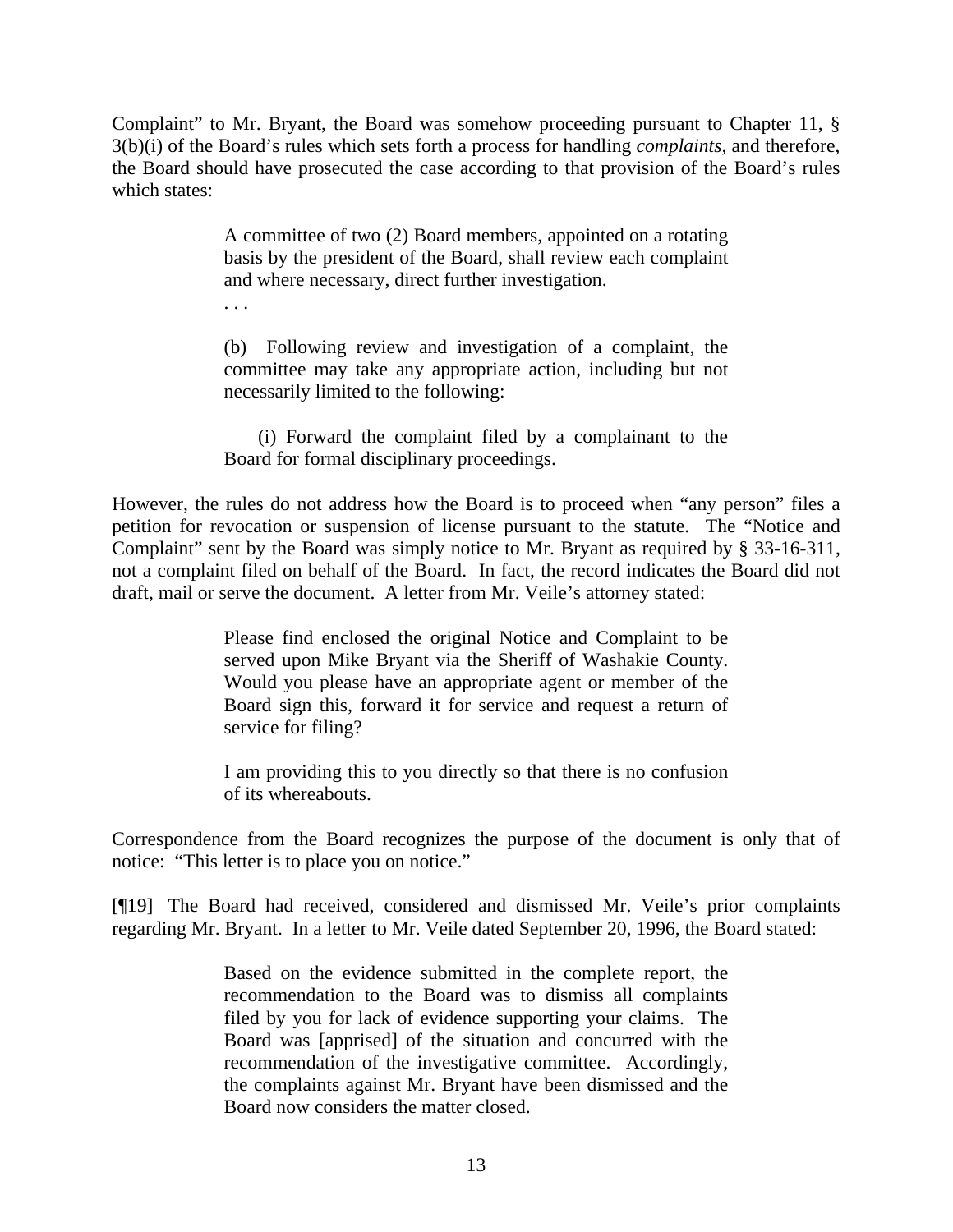From that point on, the Board made it clear to Mr. Veile that it considered the matter closed. When Mr. Veile filed a "Petition for Revocation or Suspension of License," the Board immediately responded to "apprise [Mr. Veile] of the board's interpretation of Wyo. Stat. § 33-16-311." The letter quoted the statute and then stated:

> The statute requires the board to set the matter for hearing. The statute does not, however, state that the board is responsible for presentation of the petition. The board contends that neither the board nor its counsel [is] responsible for presenting the petition or the case for consideration at the hearing. The board interprets the statutes to mean that the petitioner is responsible for presentation of the petition and evidence at the hearing. The board would then rule on evidence presented at the hearing.

When Mr. Veile was granted permission to present additional information to the Board, Mr. Veile's attorney wrote the Board's attorney a letter on January 20, 2000, stating:

> I would draw your attention to Wyo. Stat. 33-16-311, wherein it provides that, "Upon presentation of the petition to said board, the board **SHALL** make an order fixing a time and place of hearing hereon thereon. . ." [emphasis added.] I have enclosed a letter from Susan Sellers, one of your predecessors, wherein she believes that we would be responsible for prosecuting the case before the Board. I am not sure how that would comport with the Board's Rules, but we are fully willing to prosecute the case before the Board. . . . Quite frankly, I would welcome that opportunity.

We can infer from the correspondence between the Board and Mr. Veile that Mr. Veile filed the "Reassertion, Refiling and Supplement to Amended Petition for Revocation or Suspension" with full knowledge that the Board would not pursue the action, and that Mr. Veile would be required to do so. Nothing in the statute or rules required the Board to do otherwise.

[¶20] The statute provides no authority for reimbursement of costs and fees incurred by a person pursuing a complaint. Therefore, Mr. Veile's claim for such reimbursement must be rejected.

## *Findings of Fact and Conclusions of Law*

[¶21] Mr. Veile contends the Board's findings of fact and conclusions of law are vague, conclusory, inadequate and contrary to Wyo. Stat. Ann. § 16-3-110 (LexisNexis 2003). Mr.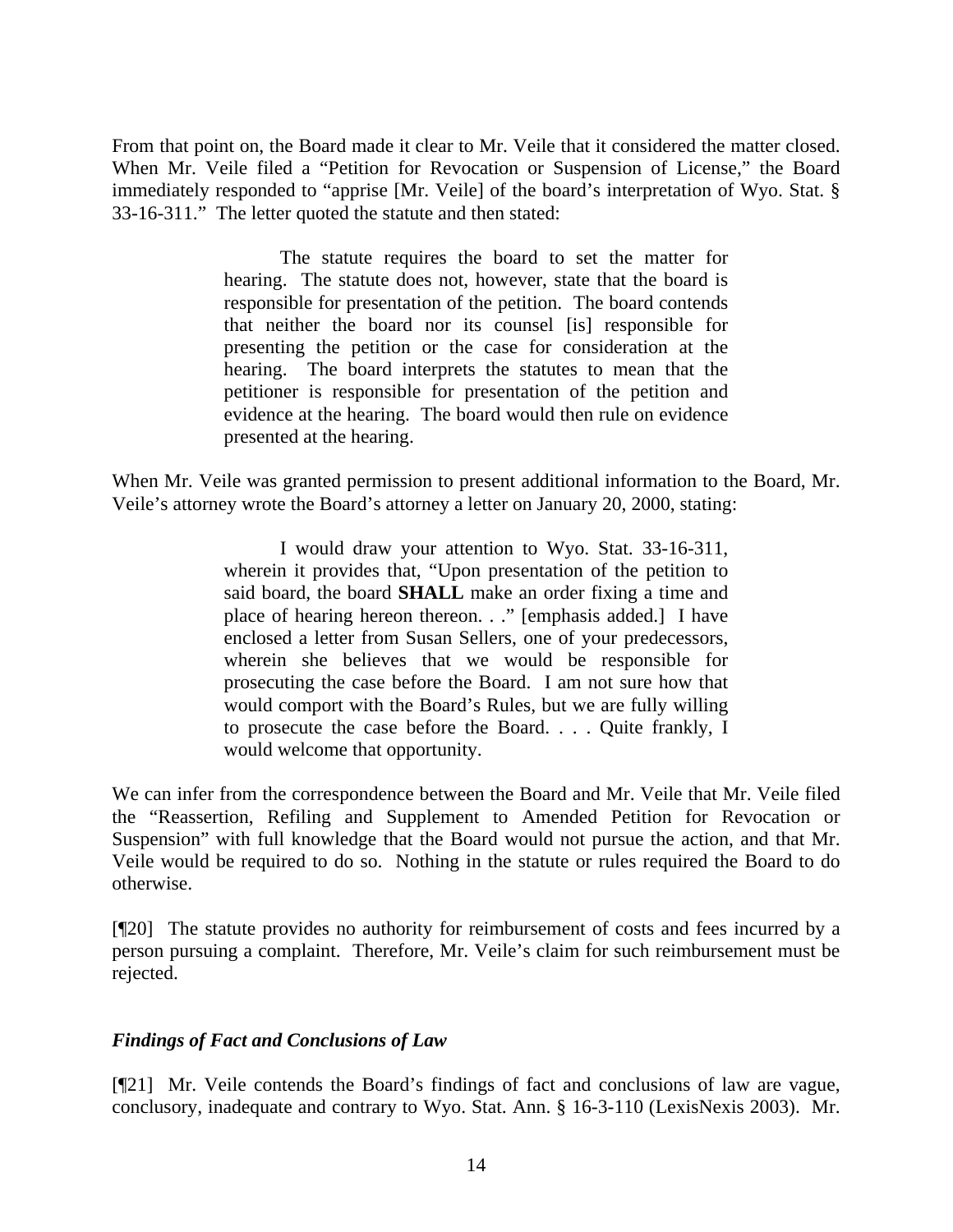Bryant counters that the Board identified each allegation made by Mr. Veile, stated its conclusion that the evidence presented by Mr. Veile did not support those findings, and they complied with § 16-3-110.

[¶22] Section 16-3-110 sets forth an agency's duty to support its action with sufficient factual findings:

> A final decision or order adverse to a party in a contested case shall be in writing or dictated into the record. The final decision shall include findings of fact and conclusions of law separately stated. Findings of fact if set forth in statutory language, shall be accompanied by a concise and explicit statement of the underlying facts supporting the findings.

As we recently stated in *Legarda,* ¶ 13:

In discharging its duty under § 16-3-110, the agency must "make findings of basic facts upon all of the material issues in the proceeding and upon which its ultimate findings of fact or conclusions are based." *Pan American Petroleum Corporation v. Wyoming Oil and Gas Conservation Commission,* 446 P.2d 550, 555 (Wyo.1968). This Court needs to know "why" an agency decided the way it did. When an agency does not make adequate findings of basic fact, we do not have a rational basis upon which to review its ultimate findings and conclusions.

*Scott v. McTiernan*, 974 P.2d 966f, 969 (Wyo. 1999) (citations omitted); *see also Mayland v. Flitner*, 2001 WY 69, P13, 28 P.3d 838, P13 (Wyo. 2001). It is insufficient for an administrative agency to state only an ultimate fact or conclusion. Each ultimate fact or conclusion must be thoroughly explained in order for a court to determine upon what basis the ultimate fact or conclusion was reached. *Billings v. Wyoming Board of Outfitters and Guides*, 2001 WY 81, P13, 30 P.3d 557, P13 (Wyo. 2001). When an agency does not set forth the reasons for its actions-that is, when its findings are conclusorythis Court cannot uphold its decision. *Juroszek v. City of Sheridan Board of Adjustment*, 948 P.2d 1370, 1373 (Wyo. 1997); *Basin Electric Power Cooperative, Inc. v. Department of Revenue*, *State of Wyoming*, 970 P.2d 841, 854 (Wyo. 1998).

[¶23] In *City of Casper,* 895 P.2d at 451-52, we discussed the issue of the adequacy of the findings where the agency concludes the party with the burden of proof failed to carry that burden: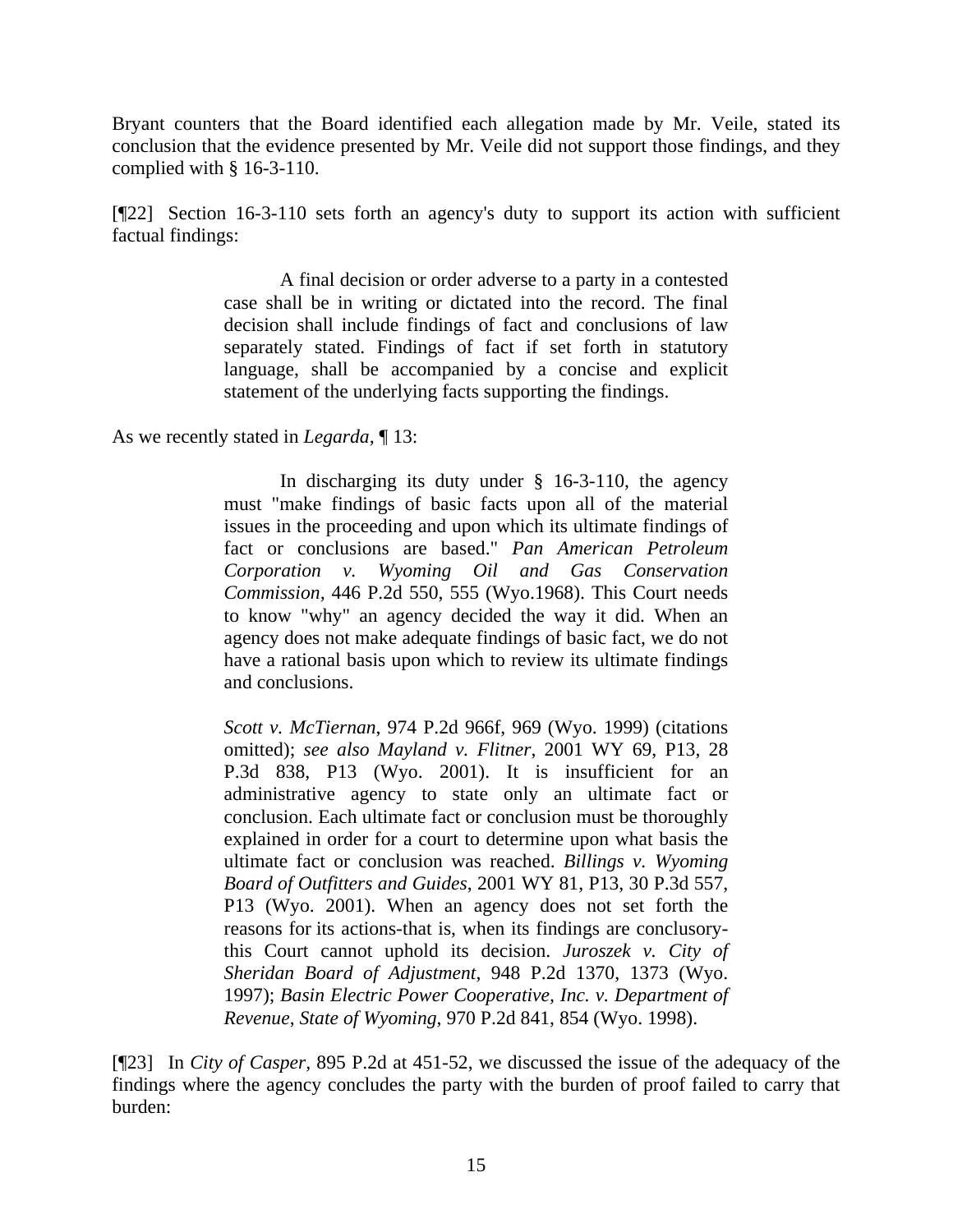We agree mere summaries of evidence are insufficient to constitute findings. 2 FRANK E. COOPER, STATE ADMINISTRATIVE LAW 471, 478 (1965). Our rule is that the agency, as the trier of fact, has the duty to weigh the evidence and determine the credibility of the evidence and the witnesses.

. . .

[W]e are satisfied that, when the agency concludes there is a failure of proof because "insufficient evidence was received by the panel" to permit the agency to find any of the allegations of the party charged with the burden of proof, *Pan American* does not apply.

. . .

 We are satisfied, given some thirty years of additional experience with respect to administrative proceedings, a practical and pragmatic rule can be announced with respect to this issue. We hold, since we cannot reweigh the evidence nor redetermine the credibility of the evidence, no purpose is to be served by demanding the agency explain how it evaluated the evidence in arriving at a conclusion that a party failed to meet its burden of proof.

[¶24] While some of the Board's findings of fact in this case appear conclusory, a review of the entire order reveals the Board adequately explained its decision. For the allegations for which Mr. Veile failed to present any evidence, the Board simply stated his evidence was insufficient, and for the allegations for which evidence was presented, the Board explained its reasoning for concluding it was inadequate. Those findings state:

> 24. Mr. Veile's expert witness, Ed Robinson, interspersed his testimony with responses such as "it appears he may have capped," the invoices would not comply with FTC, "as I understand the federal rules." Mr. Robinson testified that he only assumed statements of goods and services had not been provided to the families. He had no personal knowledge. Mr. Robinson also testified that invoices did not have to include the same information as required by statements of goods and services. He further testified that a funeral home director may contract with an entity such as Washakie County for prices outside the GPL [General Price Lists] without violating any law or rules. Finally, he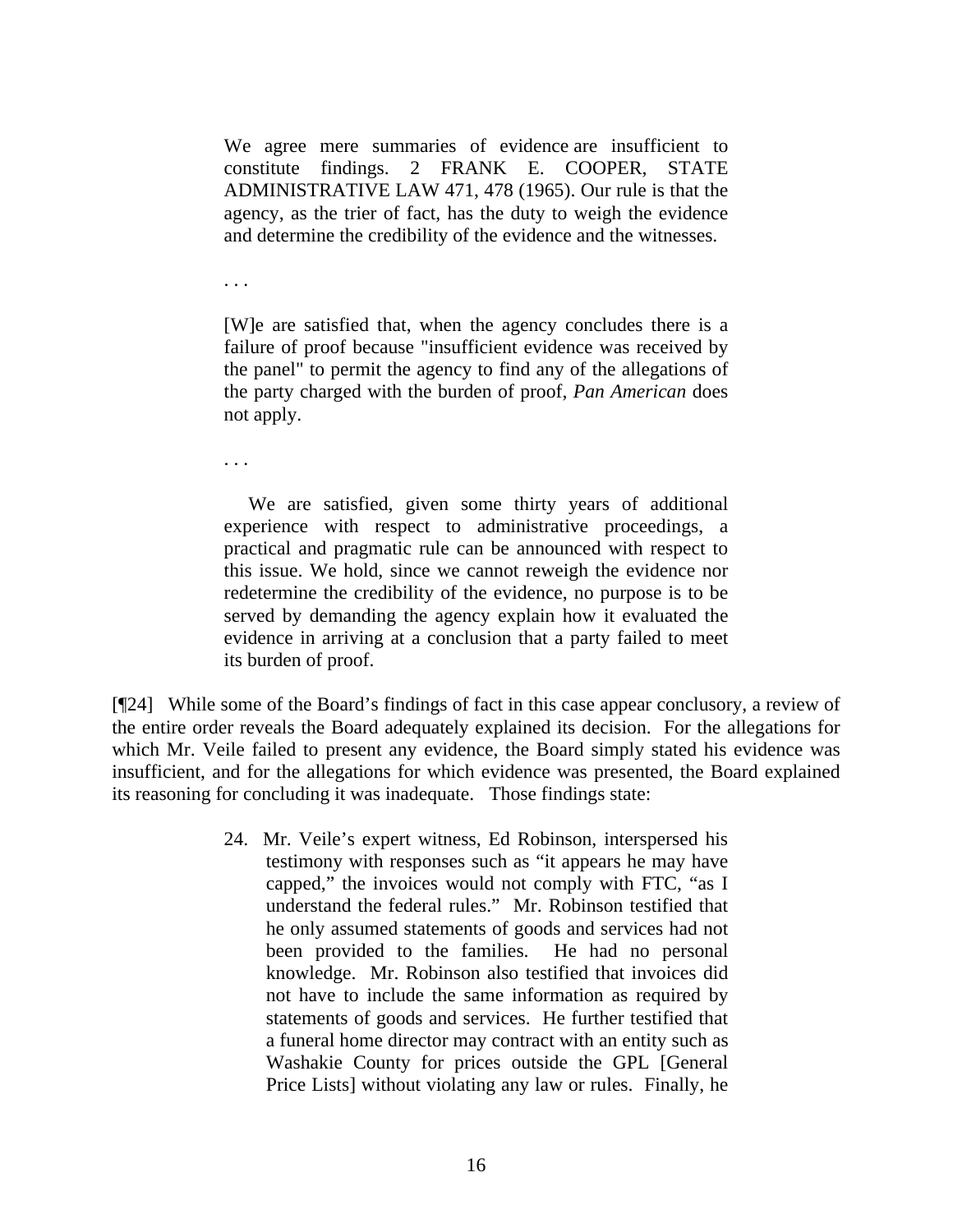testified that a coroner may elect to pay more than the GPL amounts to a funeral home or to a deputy coroner.

- 25. Another of Mr. Veile's witnesses, Robert Tompkins, a manager with the Wyoming Department of Revenue Excise Tax Division, testified that Mr. Bryant's taxing procedures were perfectly legitimate. Further, Mr. Tompkins testified that the Wyoming Department of Revenue had no problems with Mr. Bryant's business practices.
- 26. Gary Adams, the investigator Mr. Veile paid to conduct the investigation in this matter, testified that, during his investigation, no witness ever said that someone suggested or recommended to them one funeral home over another.
- 27. The county coroner for Washakie County, Mr. Martinson, testified that when Mr. Bryant is present at a death scene as a deputy coroner, Mr. Bryant stays in the background in order not to involve himself in any decisions about which funeral home might receive the business. Mr. Martinson also testified that Mr. Bryant solicited advice from Mr. Martinson as to how Mr. Bryant could conduct himself in order to avoid any appearance of impropriety. Mr. Martinson testified it was his idea and decision as county coroner to pay Mr. Bryant above what Mr. Bryant's GPL set forth. Mr. Martinson also testified that he, personally, does no like to use Veile for retrieval of dead bodies because he feels he cannot trust Veile. Finally, Mr. Martinson testified that Mr. Bryant had never attempted to influence Mr. Martinson in order to obtain more business.
- 28. Gloria Johnson testified that she was not given a choice of funeral homes by Stan Tims, deputy coroner for Washakie County, upon the death of her mother Mollie Zeiler. However, Stan Tims testified that he advised Ms. Johnson of a choice of funeral homes in Worland. Mr. Tims also testified that he had never attempted to cap and steer for Mr. Bryant. Finally, Ms. Johnson testified that she selected and used Veile's funeral home.
- 29. Throughout several hours of testimony, Mr. Bryant provided explanations for allegations regarding his mileage charges, his tax practices, how he came to have two (2) GPL's and all other allegations.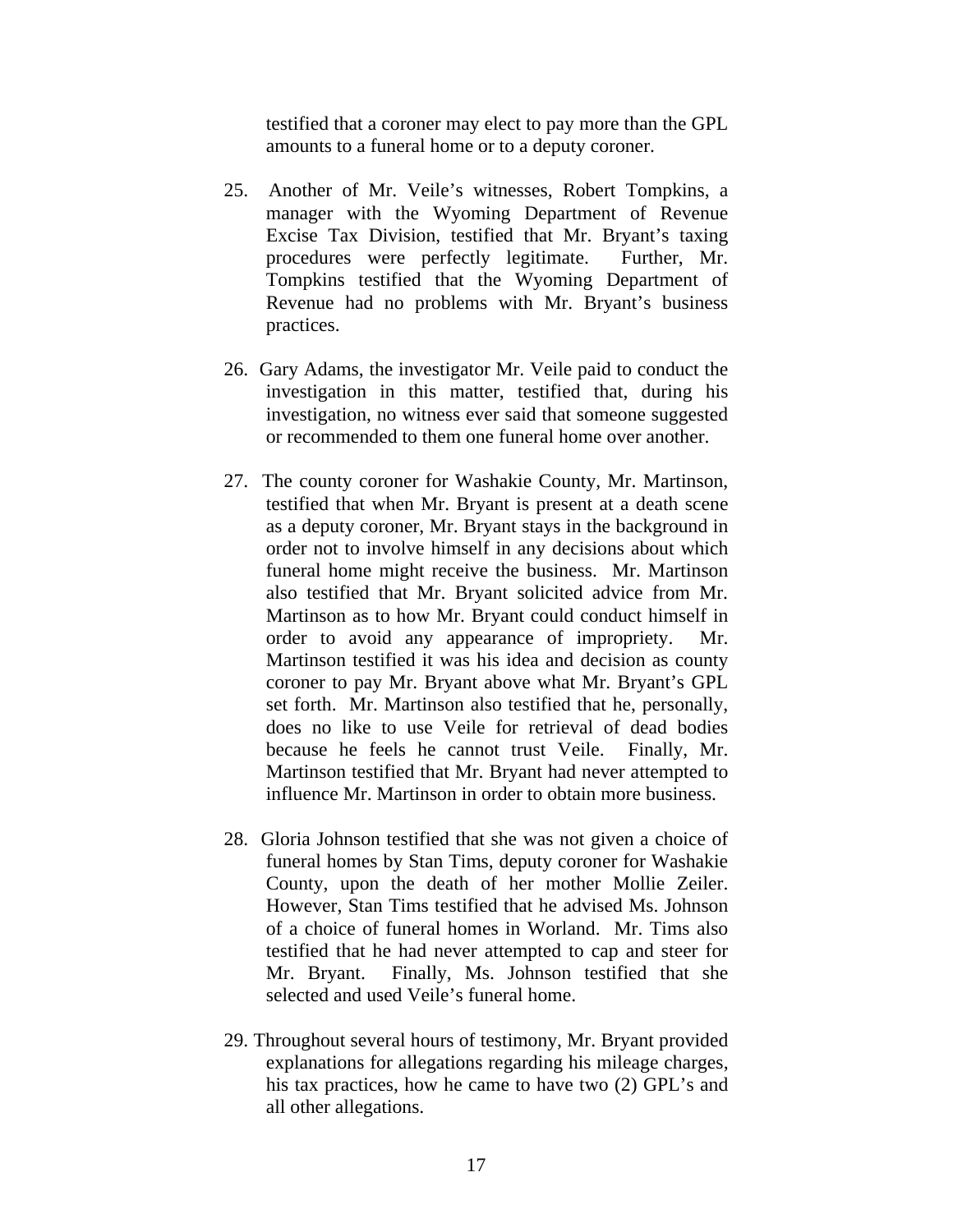When reviewed as a whole, the findings fully complied with § 16-3-110.

### *Board As A Necessary Party*

[¶25] Mr. Veile argues the Board is a necessary party to this appeal. "Generally a court or board exercising judicial or quasi-judicial functions, not being a party to its proceedings, and not having any legal interest in maintaining its determination, can neither appeal from a judgment or order of a court reversing the proceedings nor be heard on the appeal." 4 C.J.S. *Appeal and Error* § 175 (1993), *Antelope Valley Improvement & Service District v. State Board of Equalization,* 992 P.2d 563 (Wyo. 1999). *"*Any person who is not a party in an original action is not a necessary party to an appeal." *Anita Ditch Co. v. Turner,* 389 P.2d 1018, 1022 (Wyo. 1964). Clearly, the Board was not a party to the original action and cannot be a party to this appeal.

### **CONCLUSION**

[¶26] The record of the Board's contested case hearing fully supports its conclusion that Mr. Veile failed to meet his burden of proving that Mr. Bryant's funeral director's license should be revoked. The findings of fact and conclusions of law were sufficiently thorough and detailed to allow us to understand the Board's reasoning and to conduct our own review. Further, Mr. Veile pursued the matter of his own volition and, in the absence of statutory authority, is not entitled to reimbursement of costs and fees he may have incurred. The district court's decision to deny Mr. Veile's petition for review is reversed and the Board's order is affirmed.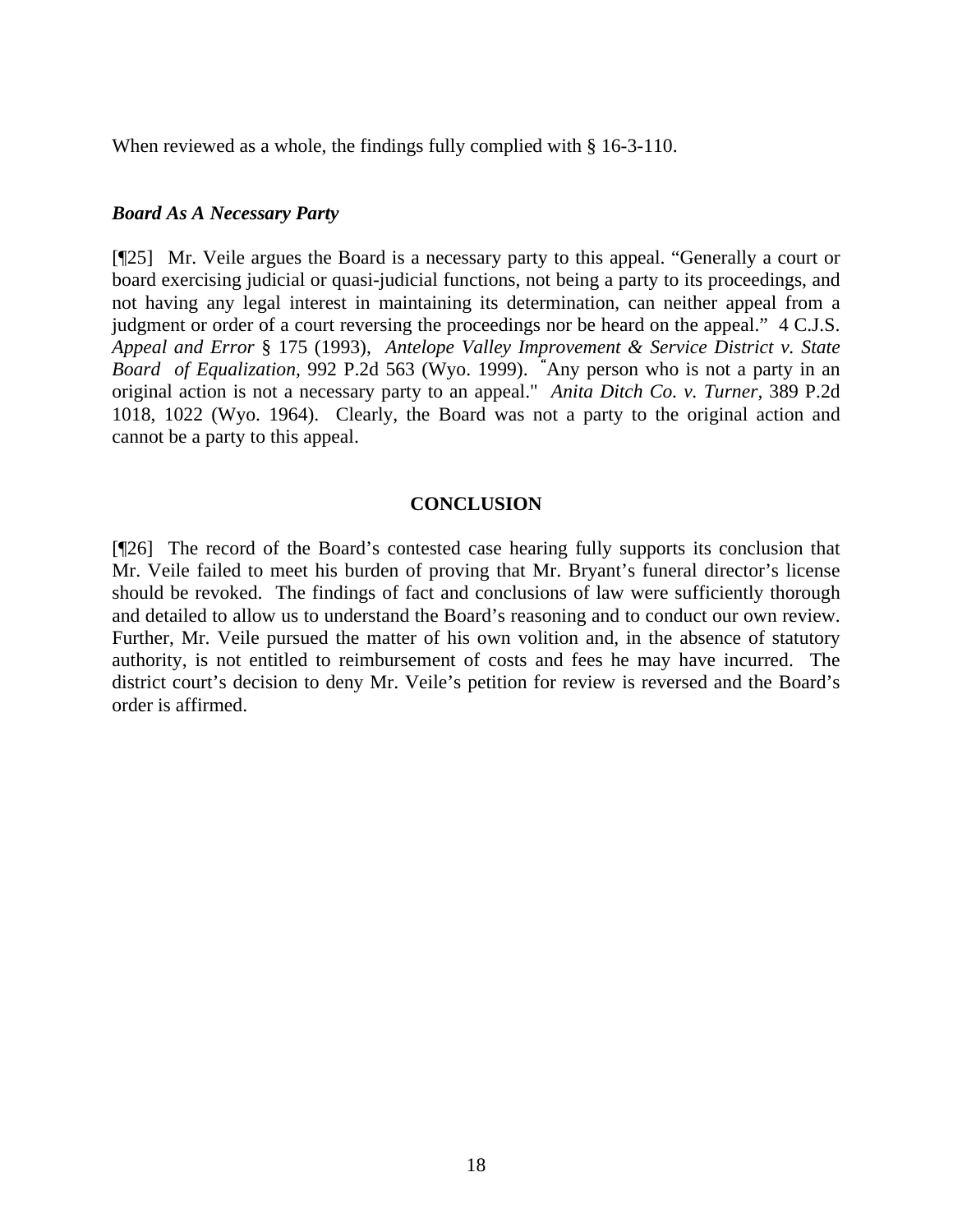**GOLDEN**, Justice, dissenting.

[¶27] As an initial observation, I must disagree with the majority opinion's affirmance of the order of the Board of Embalmers. The order on appeal is the order of the district court dismissing Veile's petition for review. Even if the majority opinion is correct in determining that the dismissal of Veile's petition by the district court was in error, the appropriate resolution of this appeal is to remand the case to the district court. It is for the district court to review the agency action in the first instance, not this Court.

[¶28] That being said, my more fundamental disagreement with the majority opinion is that I believe the order of the district court dismissing Veile's petition for review should be affirmed. The district court dismissed Veile's petition for review on the grounds that the prior proceeding before the Board of Embalmers was not a contested case subject to review pursuant to the WAPA. The pertinent part of the district court order specifically reads:

> That the order from which [Veile's] appeal is taken is not an order which is subject to review for the following reasons:

> a. W.S. § 33-16-311 allows any citizen to file a petition for revocation or suspension of a license issued by the Wyoming Board of Embalming; however, there is no authorization for the citizen to prosecute the claim.

> b. Upon receiving a petition for revocation or suspension of a license issued by the Wyoming Board of Embalming from a citizen, it is the duty of the Wyoming Board of Embalming to determine if there is a sufficient basis to prosecute.

> c. W.S. § 16-3-112(c) allows the Wyoming Board of Embalming to utilize the attorney general's office to investigate, prepare, present and prosecute a contested case. The Wyoming statutes do not allow the Wyoming Board of Embalming to utilize the complaining citizen for these purposes.

> d. The proceedings which took place before the Wyoming Board of Embalming do not represent a contested case hearing, Instead, such proceedings can best be characterized as an investigation after which the Wyoming Board of Embalming determined that there was not a sufficient basis to prosecute Petitioner's claims.

> e. The decision of the Wyoming Board of Embalming in this matter is not a decision which is subject to court review.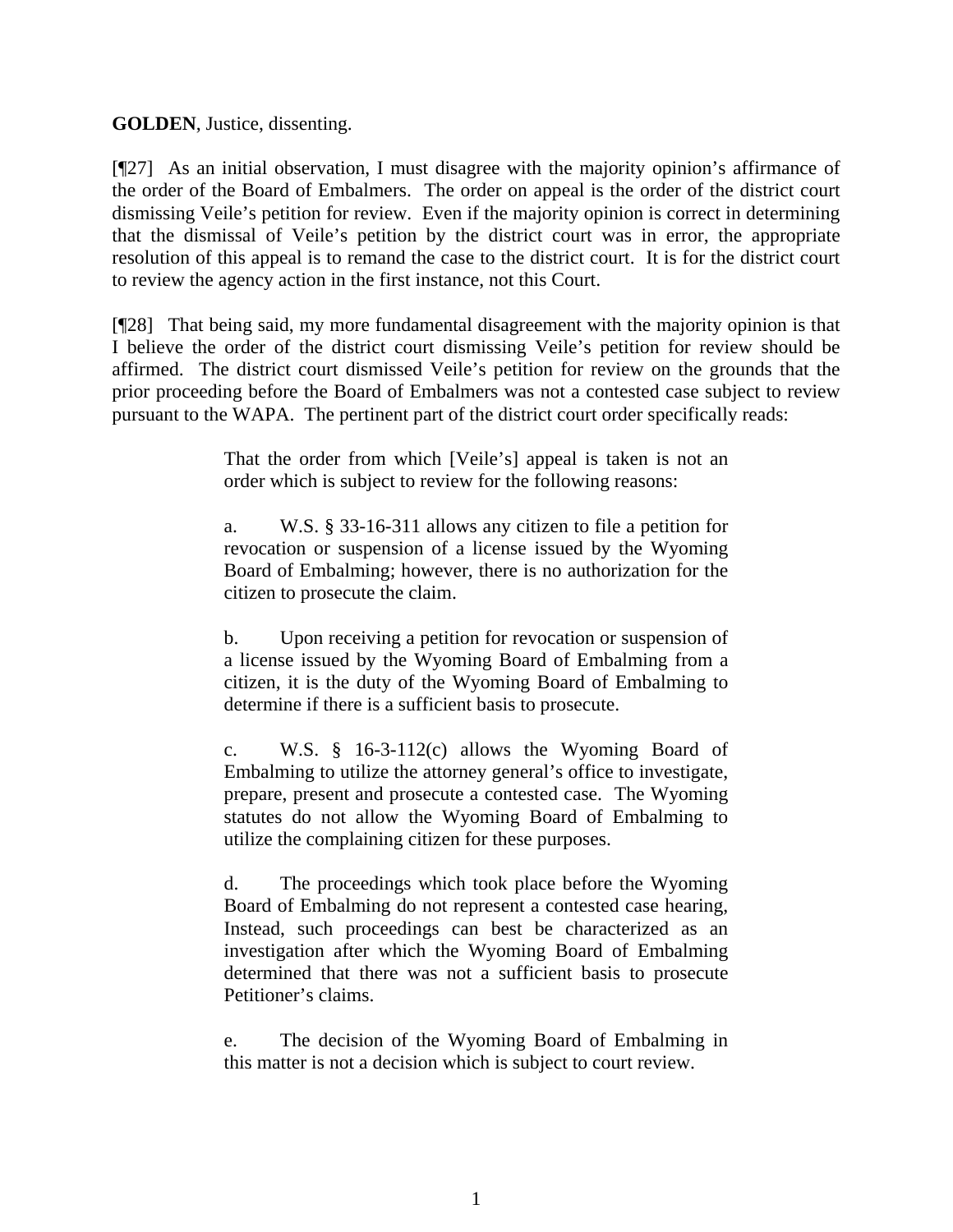According to the order, the district court reasoned that the prior proceedings before the Board could not have been a contested case pursuant to the WAPA because a private citizen is not statutorily authorized under the WAPA to prosecute a contested case. Essentially, the district court determined that it did not have jurisdiction to hear the petition.

[¶29] The district court is correct in this contention, as even the appellant concedes.<sup>8</sup> The fact that the Board styled the hearing as a contested case and all the participants conducted the proceeding as a contested case cannot transform the proceeding into a contested case under the WAPA. Bryant suggests that this Court accept that the proceedings were a contested case in the name of judicial economy. While I am mindful of the burden these proceedings have already inflicted upon all participants, such concern cannot create jurisdiction where none otherwise exists. The district court's ruling that there was no WAPA contested case for it to review is correct and should be affirmed.

[¶30] The real legal problem presented by this appeal is that the parties below invoked two different, and mutually exclusive, procedures. The parties began the process under Wyo. Stat. Ann. §  $33-16-311$ , which allows a private citizen to bring a complaint. The proceedings contemplated by Wyo. Stat. Ann. §§ 33-16-311 and 312 seem relatively straight forward. Once a petition is presented to the Board, the Board must hold a hearing and make an expeditious decision within thirty days. The losing party can then "appeal" to the district court, and the district court conducts a full trial de novo.<sup>10</sup> If the Board revokes or suspends someone's license, then the licensee must post a bond if he wants to continue business during the pendency of the trial. If the parties had followed this procedure, Veile arguably would

 $9^9$  Quoted at ¶13 of the majority opinion.

 $\overline{a}$ 

 $10\frac{10}{3}$  33-16-312. Petition for revocation or suspension of license; appeal to district court.

<sup>&</sup>lt;sup>8</sup> In his brief, Veile states "[t]he bases for the dismissal were that Mr. Veile had no authority to investigate or prosecute the licensing matter, as asserted by Mr. Veile . . . ." Veile uses the reasoning of the district court to support his third issue regarding whether he should have been required by the Board to prosecute and pay for the proceedings before the Board: "The Board, if it had decided to defend its action, might have argued that Mr. Veile accepted the responsibility to prosecute the disciplinary case. However, such action is void ab initio, because of the lack of statutory authority to do so." In other words, Veile accepts that he had no statutory authority to prosecute a contested case under the WAPA and any attempt on his part to prosecute a contested case under the WAPA would be a nullity – exactly what the district court held.

Both parties shall have the right of appeal to the district court of the county in which the licensee resides at any time within thirty (30) days after entry of the order of the board. The service of a notice in writing, of the intention of taking such an appeal, within ten (10) days after the entry of the order shall be sufficient notice to the adverse party of such appeal. A transcript of all pleadings upon which the cause was submitted to the board, duly certified, shall be filed in the office of the clerk of the district court and such filing shall complete the appeal. The trial of the district court upon such appeal shall be de novo. In the event the licensee appeals, the decision of the board shall not be stayed by the proceedings on appeal and such appeal shall not operate to restore the right of the licensee to practice pending such appeal, unless bond, with sufficient surety, to be approved by said clerk of the district court, shall be posted with said clerk of the district court, in such sums as the judge or court commissioner may require, conditioned that such appeal shall be prosecuted without unnecessary delay and in case the decision appealed from be confirmed the licensee shall pay all costs.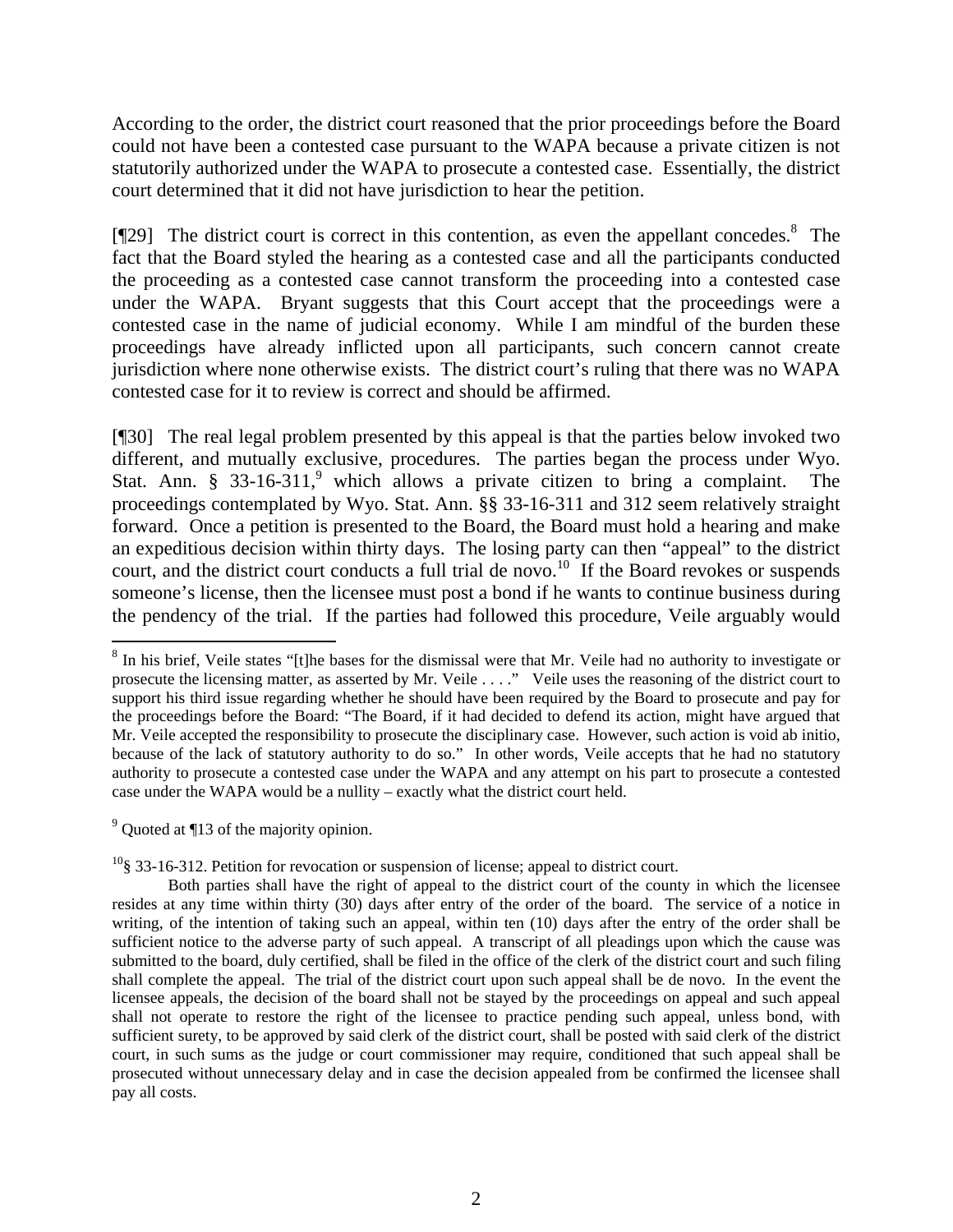have been entitled to a trial de novo once the Board determined his complaints were not well founded. Veile did file an "Appeal" pursuant to § 33-16-312 requesting a trial de novo, but his "Appeal" was dismissed. Veile has not appealed that dismissal to this Court so the propriety thereof is not before us. *See* footnote 6, majority opinion.

[¶31] Instead of following the dictates of §§ 33-16-311 and 312, however, after Veile brought a petition pursuant to § 33-16-311, the Board purported to turn the proceedings into a contested case pursuant to the WAPA, all the while maintaining Veile as the complaining party. As already discussed, the district court is correct that the WAPA does not allow for a private citizen to prosecute a complaint under the WAPA. Thus, despite the actions of the Board, and the acceptance of those actions by the parties, there was no official contested case pursuant to the WAPA. The discussion of this Court should end with the affirmance of the district court order dismissing the attempt to petition the district court to review a contested case pursuant to the WAPA.

[¶32] The question that remained unresolved in this proceeding is which procedure should be applied: the statutory procedure under §§ 33-16-311, 312, or a contested case hearing under the WAPA? The Board utilized a hybrid procedure that, in essence, the district court correctly rejected. According to Veile's brief, the argument presented to the district court with regards to dismissing Veile's "Appeal," was that § 33-16-312 has been repealed by implication by the passage of the WAPA. It seems that the determination of which procedure applies raises an interesting question of statutory interpretation.<sup>11</sup> The Board certainly hasn't helped resolve this question. While Chapter 11 of the Board rules sets up a contested case type proceeding for hearings with review pursuant to the WAPA, Chapter 10 of the Board rules essentially simply restates the language of §§ 33-16-311 and 312. Thus even the Board, in its own rules, does not specify the proper procedure but rather allows for both procedures, adding to the confusion.<sup>12</sup> The specific question of which procedure applies, however, is not properly before this Court so it remains simply an interesting legal question, to be answered another day.

l

 $11$  I note, for instance, Wyo. Stat. Ann. § 16-3-113 of the WAPA states that the contested case procedures of the WAPA apply to all licensing procedures that, by law, are subject to a hearing. In his brief, Veile presents a summary argument that the Board could proceed only pursuant to a contested case under the WAPA. This argument, however, was presented in support of Veile's contention that the proceeding before the Board was a contested case under the WAPA - because it had to be a contested case under the WAPA. Obviously this argument, when placed in the context within it was offered, begs the question.

 $12$  The statutes do, of course, govern over agency rules. "'An agency is wholly without power to modify, dilute or change in any way the statutory provisions from which it derives its authority.' *Platte Development Co. v. State, Environmental Quality Council*, 966 P.2d 972, 975 (Wyo. 1998). Thus, administrative agencies are bound to comply with their enabling statutes. *Sears v. Romer*, 928 P.2d 745, 751 (Colo. App. 1996). An administrative rule or regulation which is not expressly or impliedly authorized by statute is without force or effect if it adds to, changes, modifies, or conflicts with an existing statute. *Id*. Conversely, a rule or regulation which is expressly or impliedly authorized by the enabling statute will be given force and effect." *Billings v. Wyo. Bd. of Outfitters*, 2001 WY 81, ¶24, 30 P.3d 557, ¶24 (Wyo. 2001).